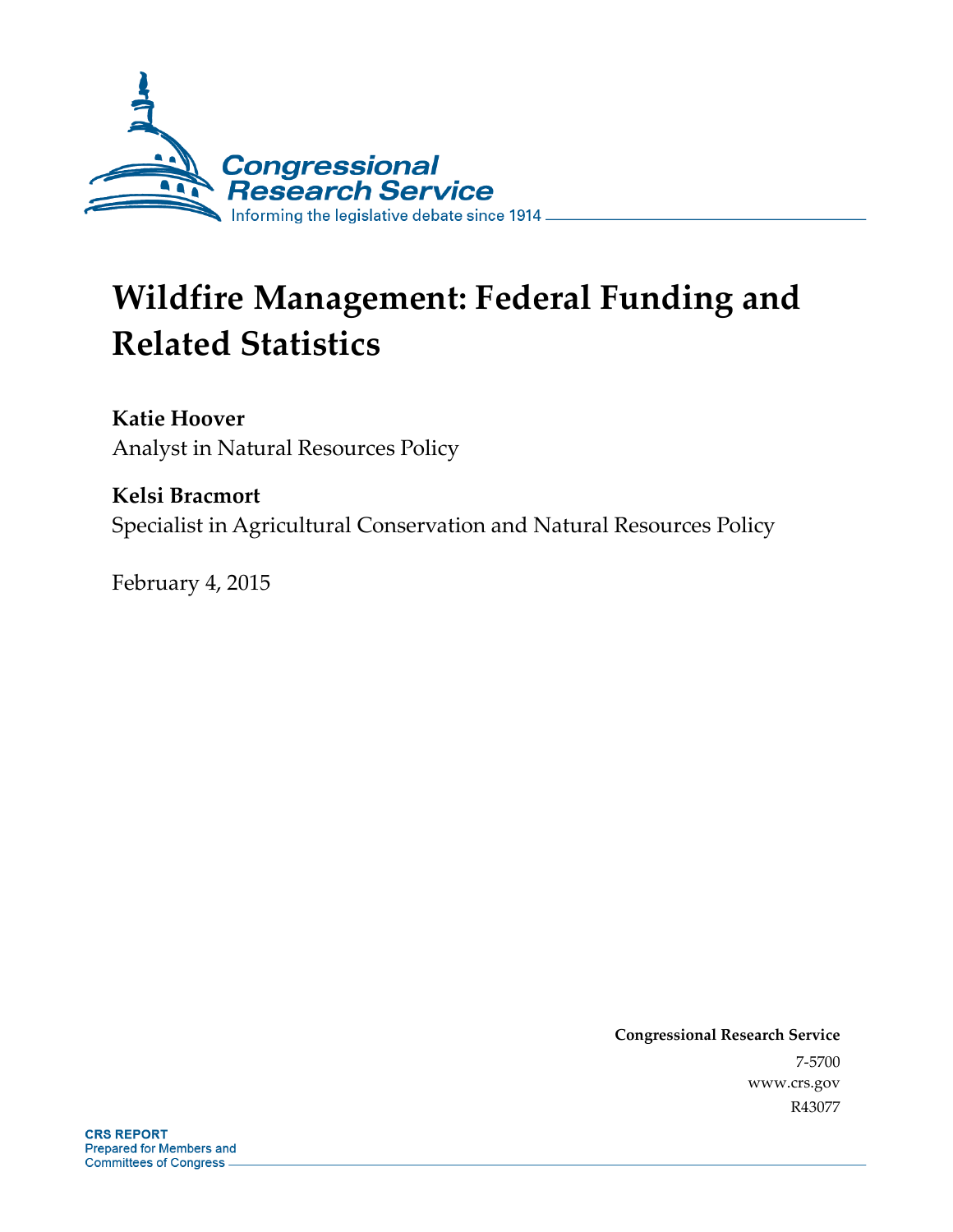### **Summary**

Wildfires can have beneficial and harmful impacts on ecosystems (e.g., by reducing fuel loads, or by damaging communities and timber resources). These impacts are generally measured and discussed based on the priorities of humans in these ecosystems. Federal resources are typically deployed during wildfire season—an annual occurrence of intense wildfire activity typically running from summer into fall—to help manage wildfires and potentially minimize some of the impacts, including the loss of life and property. Approximately 3.6 million acres burned during the 2014 wildfire season, which was less than the 4.3 million acres burned in 2014 and the fewest acres burned since 2010. Acreage burned during the 2014 wildfire season was less than half of the 9.3 million acres burned in 2012, which was the third-largest acreage burned annually since 1960.

Federal funding for wildfire management is provided in the Interior, Environment, and Related Agencies appropriations bill. The bill funds wildfire management at the Forest Service and the Department of the Interior, which are the two principal entities tasked with federal wildfire management. Federal wildfire response activities involve preparedness, suppression, fuel reduction, site rehabilitation, and more. More than \$3.4 billion was appropriated for wildfire management in FY2015. The total wildfire management appropriations for 2014 were more than \$3.9 billion and included \$600 million for the Forest Service to reimburse wildfire transfers that occurred in FY2013.

Wildfire funding is of concern to many. This is primarily due to interest in the effectiveness of annual wildfire appropriations (e.g., whether the funding is allowing agencies to meet wildfire management targets), the amount of appropriations dedicated to certain wildfire management activities (e.g., whether enough funding is being provided for hazardous fuel reduction), and requests from the agencies for additional appropriations during severe fire activity (e.g., why more funding is needed, and what non-fire programs could be impacted if the agencies fail to receive the additional funding). Congress has provided funding for wildfire management additional to what was granted in the Interior appropriations bill—usually for wildfire suppression—for 7 of the last 10 years, including FY2013 and FY2014. This fact may cause some to question how wildfire funding is structured and wildfire suppression funding estimation methods, among other things.

Proposals to create alternative mechanisms for funding wildfire suppression have been introduced in the  $114^{\text{th}}$  Congress (H.R. 167 and S. 235). Similar bills were introduced in the  $113^{\text{th}}$  Congress as well as proposed by the Administration for FY2015 and FY2016. The proposals would fund wildfire suppression for a select group of fires—theoretically the most extreme fires—by creating a new adjustment to the statutory discretionary spending limits.

This report provides wildfire management appropriations data for FY2011-FY2015 and information on the President's FY2016 budget request for wildland fire management. The report also provides general wildfire management statistics (e.g., numbers of wildfires, acres burned, and firefighter personnel).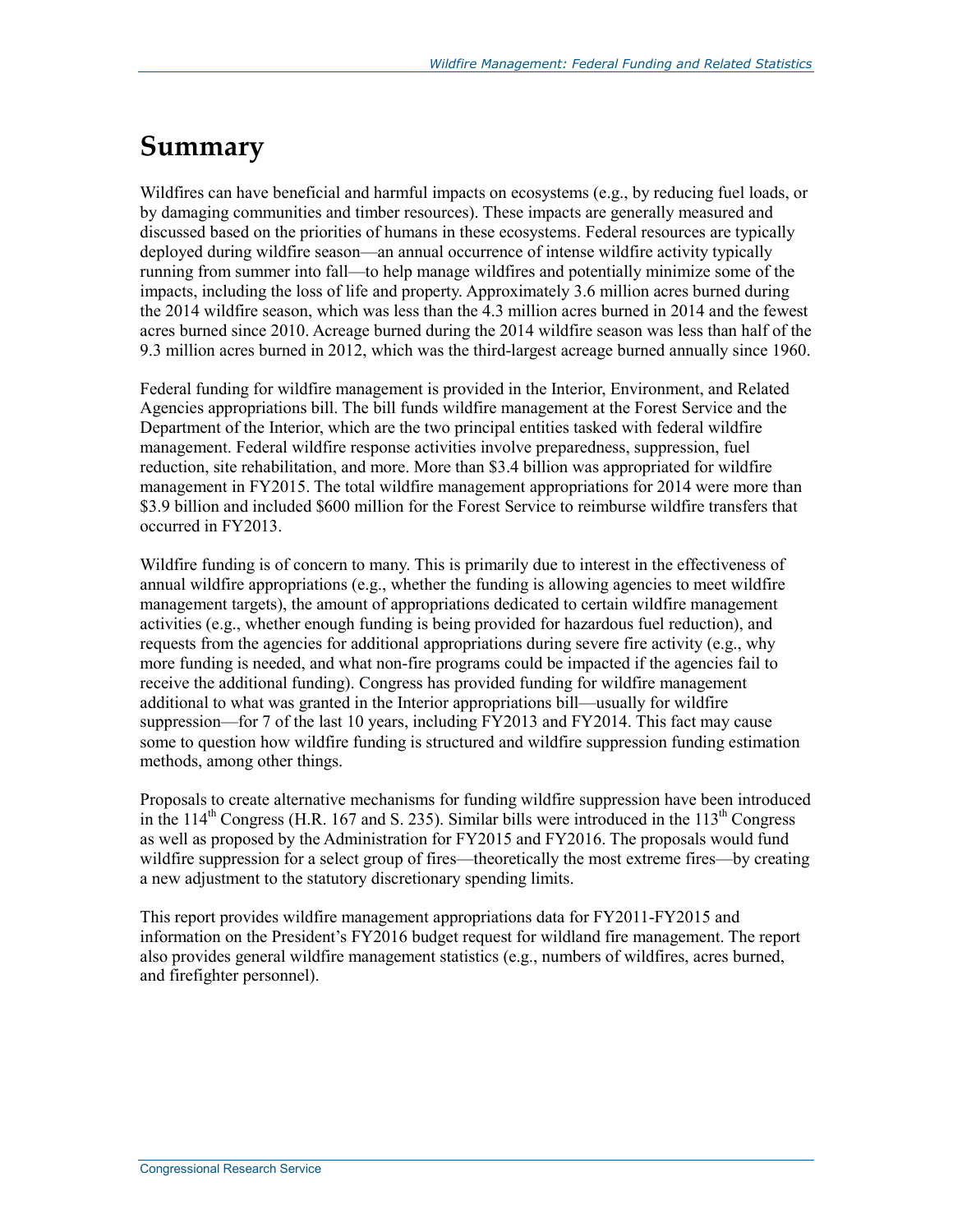## **Contents**

### **Figures**

| Figure 4. Total FS Wildfire Appropriations Compared to Other FS Account |  |
|-------------------------------------------------------------------------|--|

### **Tables**

| Table 2. Total Hazardous Fuels Acres Treated by Forest Service (FS) and Department of  |  |
|----------------------------------------------------------------------------------------|--|
| Table 3. FS and DOI Firefighting Personnel, Fatalities, and Structures Burned, FY2010- |  |
|                                                                                        |  |
| Table 5. Wildfire Management Additional Funds and FLAME Account, FY2006-FY2015 14      |  |
| Table 6. FY2015 Enacted Appropriations and FY2016 Budget Request for FS and DOI        |  |

#### **Contacts**

|--|--|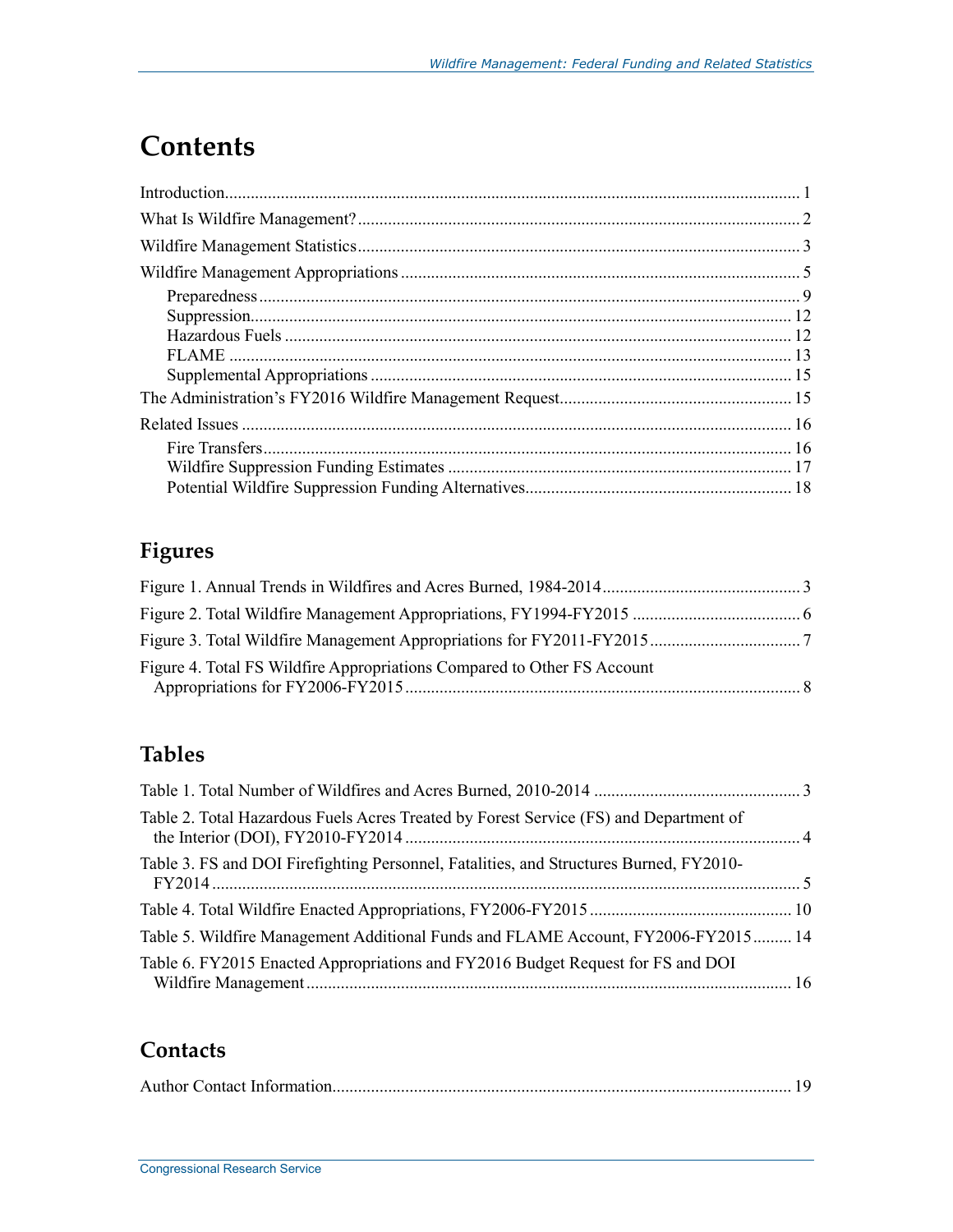|--|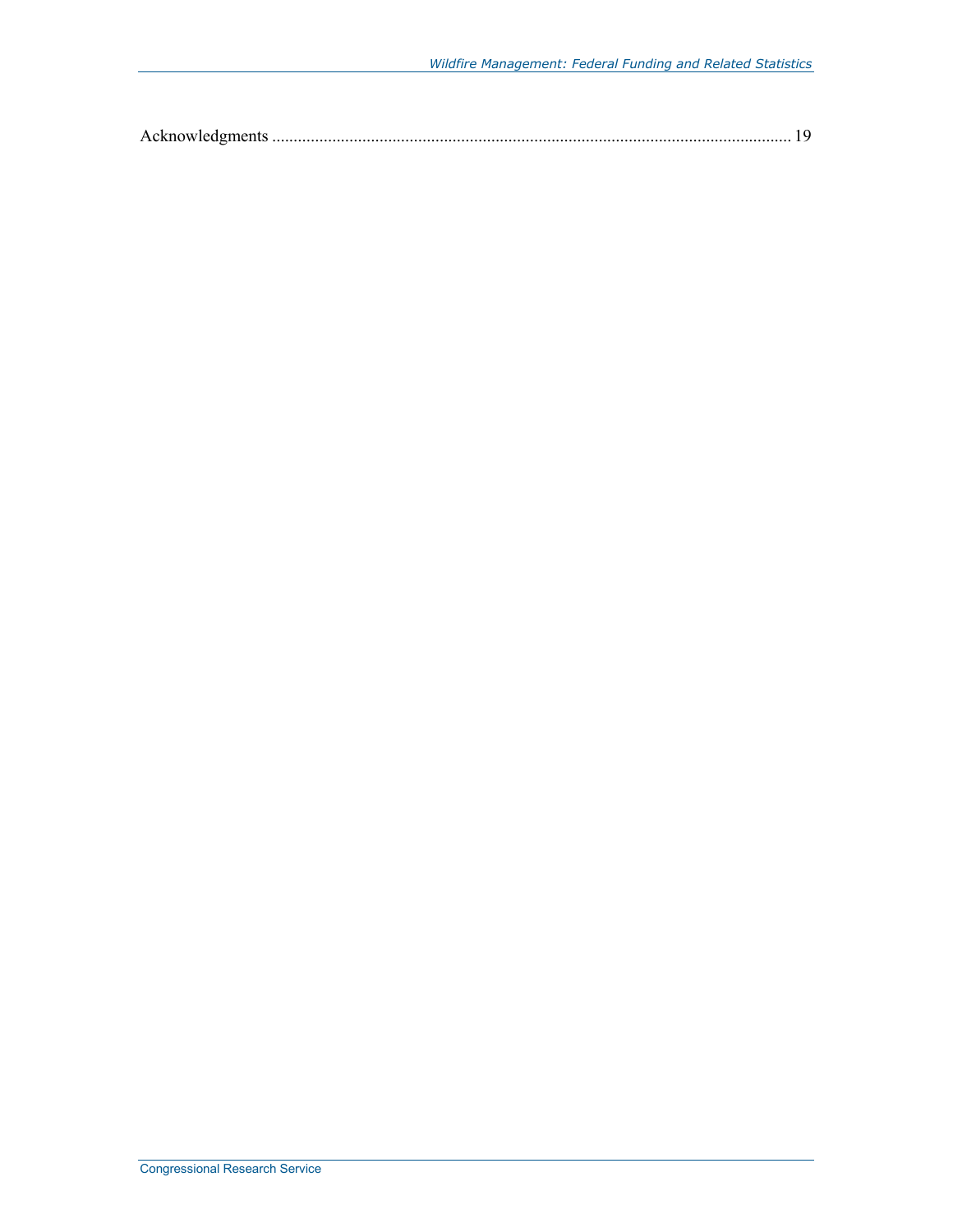## **Introduction**

In 2014, wildfire burned approximately 3.6 million acres.<sup>1</sup> This was below the 10-year average of 6.9 million acres and was the least amount of acreage burned since 2010. The 2014 wildfire season also burned less than half of the 9.3 million acres burned during the 2012 wildfire season. The acreage burned in 2012 was the third-largest annual acreage burned, based on the reporting of fire statistics from 1960 to the present.<sup>2</sup> Some predict conditions that could lead to more severe wildfire activity potentially occurring in 2015 in certain regions, and possibly an earlier start for the 2015 wildfire season in certain regions due to ongoing drought conditions in the western half of the nation.<sup>3</sup> Wildfire (or wildland fire),<sup>4</sup> an unplanned and unwanted fire, is a concern to some because it can lead to loss of human life,<sup>5</sup> damage communities and timber resources,<sup>6</sup> and impact soils, watersheds, water quality, and wildlife.<sup>7</sup> On the other hand, wildfire can also reduce fuel loads, increase ecosystem health, and restore fire-adapted ecosystems.

There are several ongoing concerns regarding wildfire management. These include the total federal costs of wildfire management, the strategies and resources used for wildfire management, and the impact of wildfire on both the quality of life and the economy of communities surrounding wildfire activity. Many of these issues are deliberated by Congress, with annual wildfire management appropriations being one indicator of how Congress prioritizes and addresses certain wildfire management concerns. More than \$3.5 billion was appropriated for wildfire management in FY2015. In FY2014, more than \$3.9 billion was appropriated, including \$600 million for the Forest Service to reimburse wildfire transfers that occurred in FY2013.

This report provides some general wildfire statistics, and it then briefly describes wildfire management appropriations and related issues.<sup>8</sup>

<sup>&</sup>lt;sup>1</sup> Email from DOI on January 26, 2015.

 $2$  The largest fire year on record for acres burned is 2006 (9.8 million). The second- and third-largest fire years are 2007 (9.328 million) and 2012 (9.326 million). National Interagency Fire Center, *Current Year-to-Date by State (2012)*,

December 20, 2012; http://www.nifc.gov/fireInfo/fireInfo\_stats\_YTD2012.html, National Interagency Fire Center, *Total Wildland Fires and Acres (1960-2009)*.

<sup>3</sup> National Weather Service, *U.S. Seasonal Drought Outlook January 15 – April 30*, January 15, 2015; National Interagency Fire Center, *National Significant Wildland Fire Potential Outlook Period—January and February, through April 2015*, January 1, 2015.

<sup>&</sup>lt;sup>4</sup> The terms wildfire and wildland fire are often used interchangeably. However, each term has a distinct definition. The National Wildfire Coordinating Group (NWCG) defines wildland fire as any non-structure fire that occurs in the wildland, defined as an area in which development is essentially nonexistent, except for roads, railroads, power lines, and similar transportation facilities, and where structures, if any, are widely scattered. NWCG defines wildfire as an unplanned, unwanted wildland fire including unauthorized human-caused fires, escaped wildland fire use events, escaped prescribed fire projects, and all other wildland fires where the objective is to put the fire out. National Wildfire Coordinating Group, *Glossary of Wildland Fire Terminology*, July 2012. This report will use the term wildfire for both.

 $<sup>5</sup>$  An example is the 2013 loss of 19 firefighters of the Granite Mountain Interagency Hotshot Crew assigned to the</sup> Yarnell Hill fire. For more information, see CRS Report R43129, *Wildfire Management: Hotshot Crews*.

<sup>6</sup> For more information on wildfire damages to homes and resources, see CRS Report RL34517, *Wildfire Damages to Homes and Resources: Understanding Causes and Reducing Losses*.

<sup>7</sup> For more information, see CRS Report RL30755, *Forest Fire/Wildfire Protection*.

<sup>8</sup> Additional appropriations data and statistics prior to 2008 are available in CRS Report RL33990, *Federal Funding for Wildfire Control and Management*.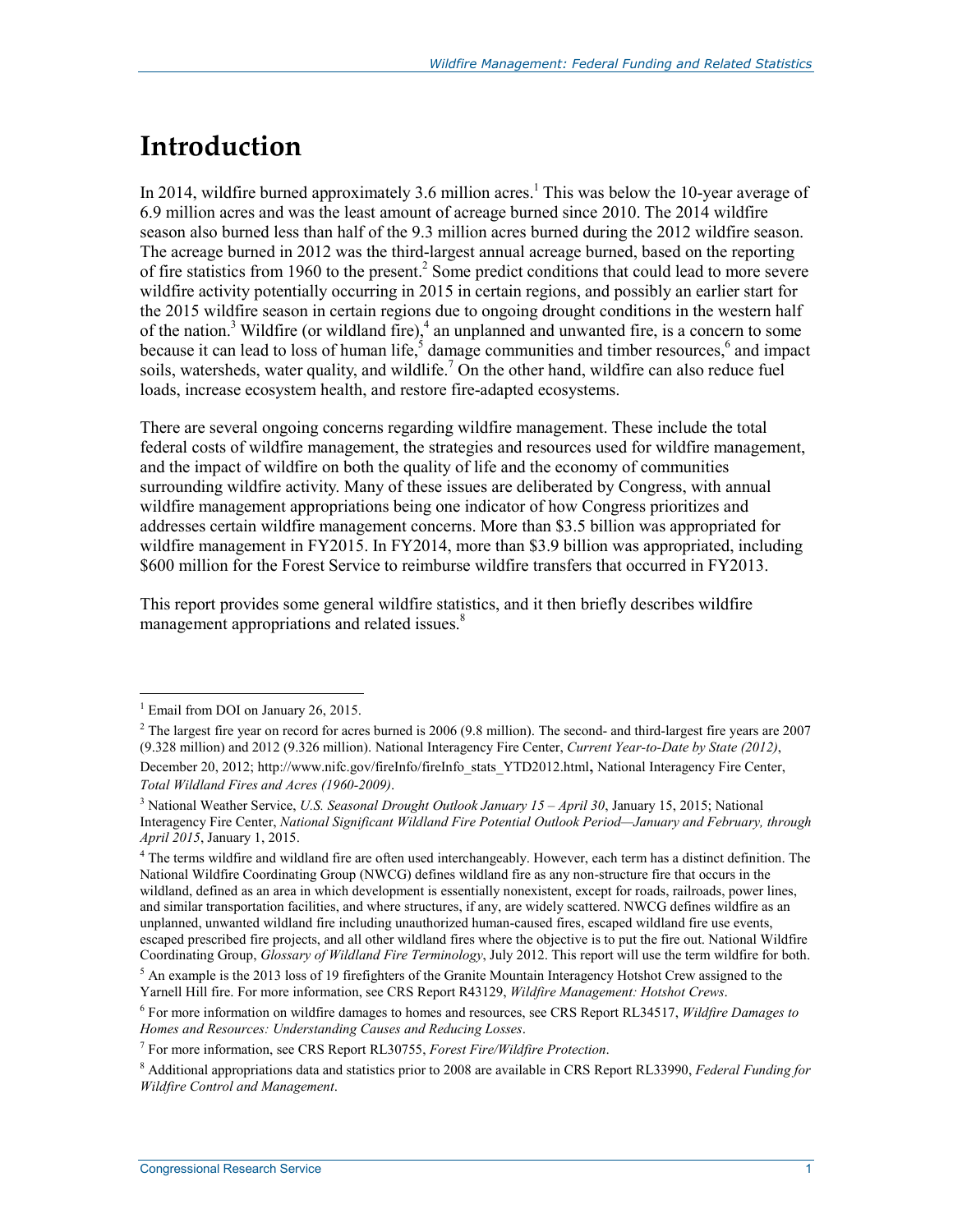### **What Is Wildfire Management?**

Wildfire management is a series of coordinated activities undertaken by federal, state, and local authorities to resolve wildfire events when they occur. Resolution may involve immediate and aggressive measures to quickly suppress a wildfire (e.g., personnel and large air tanker response for a wildfire moving quickly toward a populated area), or may involve immediate but less intense measures (e.g., monitoring a grassland wildfire where there is no immediate threat to humans and weather conditions are favorable for natural suppression of the fire within a short time period).

Wildfire management activities are generally categorized into four areas: preparedness, suppression, fuel reduction, and site rehabilitation.

- *Preparedness* is any activity that leads to a safe, efficient, and cost-effective fire management program, and includes the range of tasks necessary to build, sustain, and improve the capability to protect against, respond to, and recover from domestic incidents.
- *Suppression* is all of the work associated with extinguishing or confining a fire.<sup>10</sup>
- *Fuel reduction* is manipulation (including combustion) or removal of fuels to reduce the likelihood of ignition and/or to lessen potential damage and resistance to control $^{11}$
- *Site rehabilitation* includes efforts undertaken, generally within three years of a wildfire, to repair or improve fire-damaged lands unlikely to recover to a management-approved condition within a specified time frame, or actions taken to repair or replace minor facilities damaged by fire.<sup>12</sup>

A number of federal, state, and local agencies can and do respond to wildfire.<sup>13</sup> Sometimes more than one agency may respond, depending on where the fire occurs, the potential threats, and the expertise required. In these cases, the National Interagency Fire Center  $(NIFC)^{14}$  coordinates the national mobilization of resources for wildfire and other incidents throughout the United States.<sup>15</sup>

<u>.</u>

<sup>9</sup> National Wildfire Coordinating Group, *Glossary of Wildland Fire Terminology*, July 2012.

 $10$  Ibid.

 $11$  Ibid.

<sup>12</sup> U.S. Department of the Interior, *Interagency Burned Area Emergency Response Guidebook*, February 2006.

<sup>13</sup> For more information on federal assistance, see CRS Report R41858, *Federal Assistance for Wildfire Response and Recovery*.

<sup>&</sup>lt;sup>14</sup> NIFC comprises eight agencies and organizations: the Bureau of Land Management, the Bureau of Indian Affairs, the U.S. Fish and Wildlife Service, the National Park Service, the U.S. Forest Service, the National Oceanic and Atmospheric Administration, the National Business Center, and the U.S. Fire Administration. Also, a National Association of State Foresters representative is located at NIFC. Additional information about the role of each agency is available in the NWCG *Communicator's Guide for Wildland Fire Management: Fire Education, Prevention, and Mitigation Practices*.

<sup>&</sup>lt;sup>15</sup> The National Interagency Mobilization Guide identifies standard procedures that guide the operations of multiagency logistical support activity.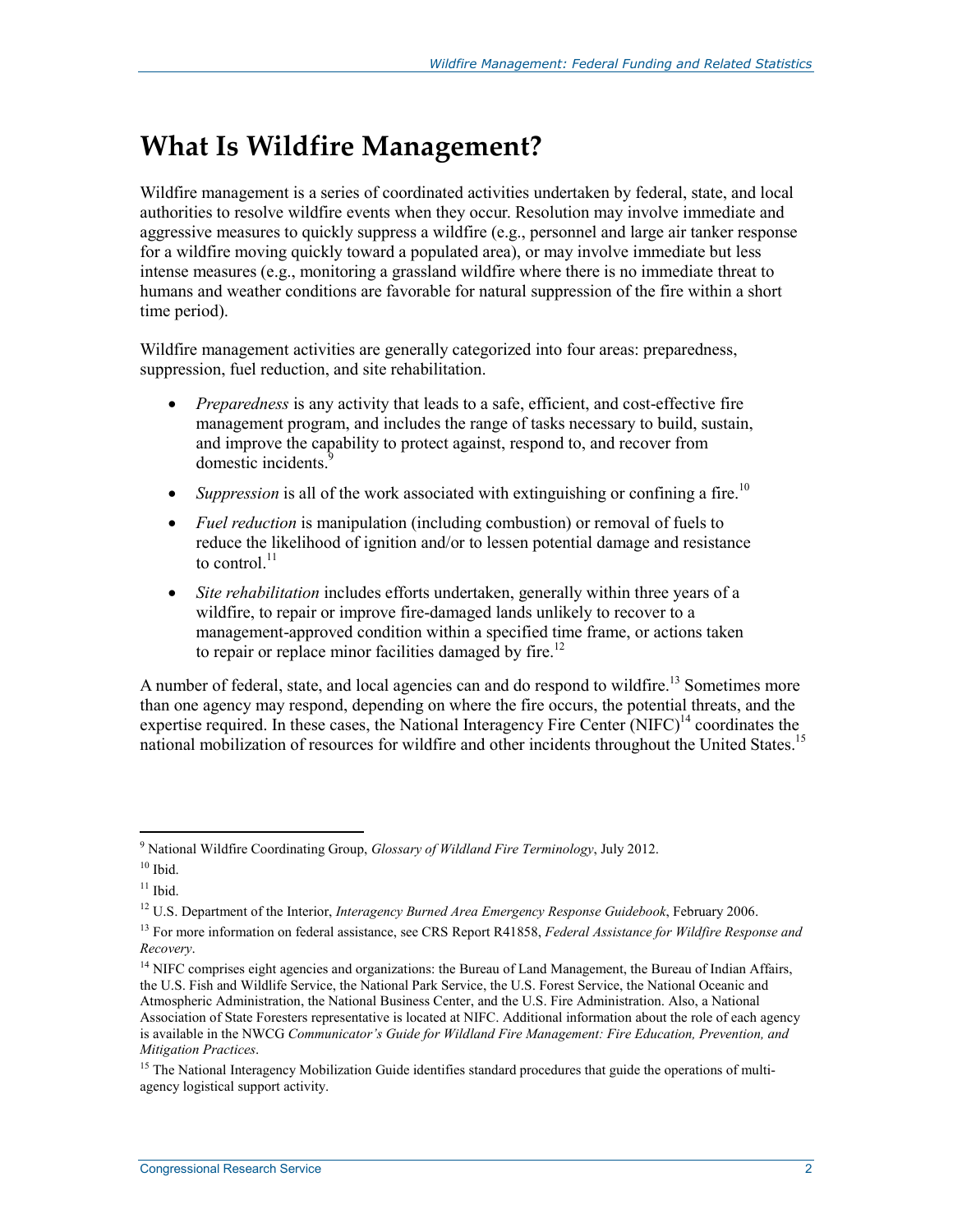### **Wildfire Management Statistics**

Wildfire statistics help to illustrate past U.S. wildfire activity. Most of the statistics provided in this section are national in scope. NIFC data (**Figure 1**) indicate that the number of wildfires reported has stayed about the same during the 1983 to 2014 period, whereas the number of acres burned has increased steadily. **Table 1** gives the corresponding number of wildfires and acres burned for 2010 through 2014.



**Figure 1. Annual Trends in Wildfires and Acres Burned, 1984-2014** 

**Source:** National Interagency Fire Center (NIFC).

| Table 1. Total Number of Wildfires and Acres Burned, 2010-2014 |
|----------------------------------------------------------------|
|----------------------------------------------------------------|

|                             | 2010 | <b>2011</b> | 2012 | 2013 | 2014 |
|-----------------------------|------|-------------|------|------|------|
| No. of Fires (in thousands) | 72.0 | 74. I       | 67.8 | 47.6 | 63.2 |
| Acres Burned (in millions)  | 3.4  | 8.7         | 9.3  | 4.3  | 3.6  |

**Source:** NIFC, Wildland fires and acres.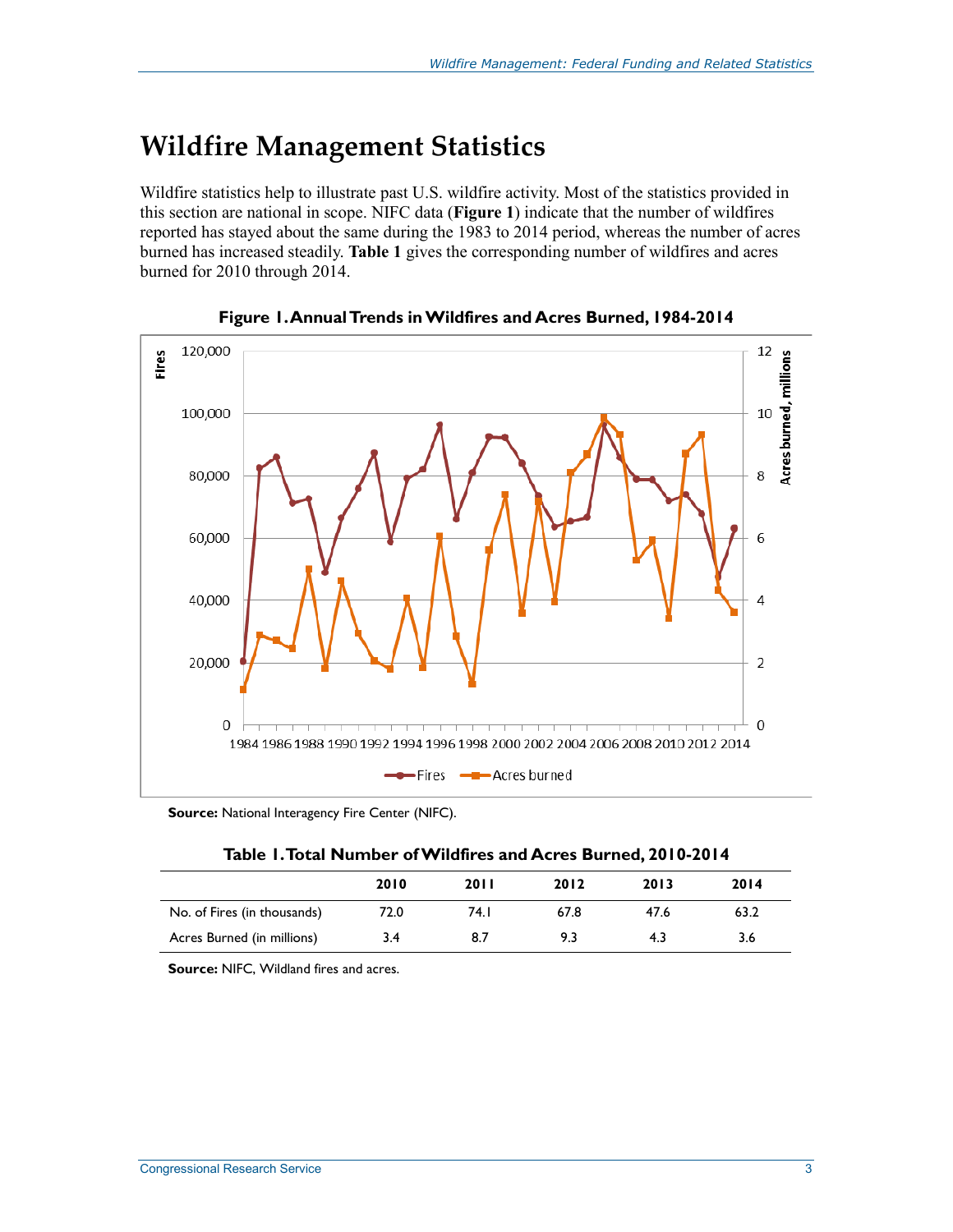| (in millions)                                                                     |      |      |      |      |      |  |  |
|-----------------------------------------------------------------------------------|------|------|------|------|------|--|--|
| <b>FY2014</b><br><b>FY2010</b><br><b>FY2011</b><br><b>FY2012</b><br><b>FY2013</b> |      |      |      |      |      |  |  |
| FS                                                                                | 3.26 | 2.77 | 2.62 | 2.63 | 2.54 |  |  |
| DOI                                                                               | I.30 | 0.99 | 1.00 | 0.64 | 0.90 |  |  |

| Table 2. Total Hazardous Fuels Acres Treated by Forest Service (FS) and |
|-------------------------------------------------------------------------|
| Department of the Interior (DOI), FY2010-FY2014                         |

**Source:** Emails from FS on April 25, 2013, February 24, 2014, and January 20, 2015. DOI data are from the National Fire Plan Operations Reporting System, agency budget justifications, and emails from DOI on February 24, 2014, and January 26, 2015.

NIFC reports that in 2014, there were 63,212 wildfires and 3.6 million acres burned (data compiled from federal and state agencies).<sup>16</sup> More fires burned in 2014 than 2013, although fewer acres burned. More detailed statistics on the 2014 fire season are not yet available. However, of the 47,579 wildfires that burned over 4.3 million acres in 2013, less than 2% were classified as large or significant wildfires.<sup>17</sup> Approximately 71% of the number of wildfires reported in 2013 occurred on state or other land, but approximately 68% of the acres burned were on federal land (2.9 million acres). The Forest Service (FS) had the largest percentage (15%) of wildfires in 2013, in terms of number of fires occurring on federal land. The FS and Bureau of Land Management (BLM) had the largest percentage of acres burned on federal land, at 32% (0.9 million acres) and 23% (0.7 million acres), respectively.

Both the FS and Department of the Interior (DOI) keep statistics on hazardous fuels treatment: a measure that may help to mitigate the damaging effects of wildfire activity.<sup>18</sup> Hazardous fuel treatment includes prescribed burning, thinning, and more. Acres treated for FS and DOI lands are provided in **Table 2**.

Wildfires can have a devastating impact, especially for those communities adjacent to wildfire activity. Therefore, statistics showing the level of destruction a wildfire causes can be useful. Some more easily quantifiable measures include acres burned, lives lost (firefighters and civilians), structures destroyed, and suppression costs for a specific wildfire. There is no single source for this type of "destructive" data. Multiple federal and state organizations collect different data. Therefore, the data can usually be found, but in a piecemeal fashion. Firefighter personnel data for the FS and DOI, firefighter fatalities, and structures burned are provided in **Table 3**.

<sup>&</sup>lt;sup>16</sup> Email from Department of the Interior, January 26, 2015.

 $17$  Significant fires are defined as fires that are a minimum of 100 acres in timber fuel types, or 300 acres in grass and brush fuel types, or are managed by a Type 1 or 2 Incident Management Team. An incident management team consists of the incident commander and appropriate general and command staff personnel assigned to an incident. Type refers to resource capability. A Type 1 resource provides a greater overall capability due to power, size, capacity, etc., than would be found in a Type 2 resource.

<sup>&</sup>lt;sup>18</sup> Additional information on hazardous fuels removal is available in the "Wildfire Management Appropriations" section of this report.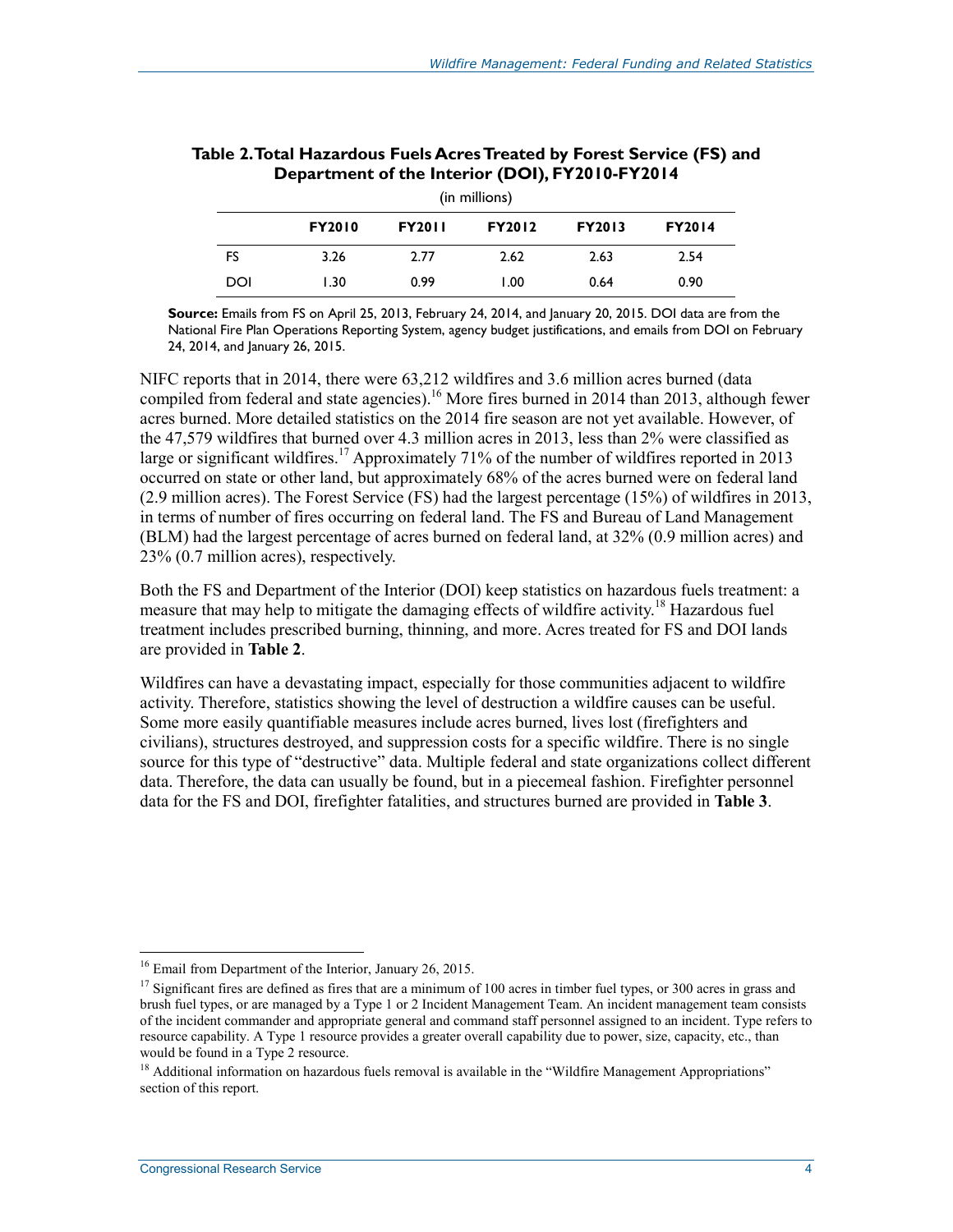|                                     | <b>FY2010</b> | <b>FY2011</b> | <b>FY2012</b> | <b>FY2013</b> | <b>FY2014</b> |
|-------------------------------------|---------------|---------------|---------------|---------------|---------------|
| Personnel                           |               |               |               |               |               |
| FS Firefighters <sup>a</sup>        | 10.480        | 10.480        | 10.480        | 10.480        | 10,000        |
| DOI Firefighters <sup>b</sup>       | 3.664         | 3.664         | 3.447         | 3.450         | 3.450         |
| Losses                              |               |               |               |               |               |
| Firefighter Fatalities <sup>c</sup> | 8             | 12            | 15            | 34            | 10            |
| Structures Burned <sup>d</sup>      | 788           | 5,246         | 4.244         | 2.135         | 1.953         |

| Table 3. FS and DOI Firefighting Personnel, Fatalities, and Structures Burned, |  |
|--------------------------------------------------------------------------------|--|
| FY2010-FY2014                                                                  |  |

**Source:** Agency budget justifications and agency emails. Firefighter fatalities data from NIFC, Historical Wildland Firefighter Fatality Reports and NWCG, Fatalities, Entrapments and Serious Accident Summary Safety Gram. Structures burned year-end totals from the NIFC Wildland Fire Summary and Statistics Annual Report 2013.

a. FS firefighter data include hot shot crews, other firefighters, smoke jumpers, and prevention technicians.

b. DOI firefighter data include firefighters, smoke jumpers, and Type 1 crews. Although provided in the DOI justification, fire program and support staff are omitted in this table from the DOI firefighter total. DOI reports that the personnel data do not include administratively determined (AD) emergency firefighters who are hired for short durations, often for a single incident. AD firefighter data can fluctuate significantly based on need. Source: Email from DOI on May 2, 2013 and January 26, 2015.

c. Corresponds with calendar year.

d. Structures include primary residences, commercial buildings, outbuildings, and seasonal dwellings. Corresponds with calendar year.

### **Wildfire Management Appropriations**

Wildfire management has been a responsibility of the federal government for over a century. Appropriations for wildfire management are funded in Interior, Environment, and Related Agencies appropriations bills, with both the FS and DOI receiving appropriations to manage wildfires. The FS carries out wildfire response in national forests and national grasslands. DOI manages the wildfire response in national parks, wildlife refuges and preserves, Indian reservations, and other public lands. Wildfire management funding for DOI is provided to the department, which then allocates the funding to the Office of Wildland Fire and four agencies— Bureau of Land Management, Bureau of Indian Affairs, National Park Service, and the U.S. Fish and Wildlife Service. Wildfire management appropriations began to increase after FY2000 partly in response to the severe 2000 fire season—and peaked at \$4.5 billion in FY2008 (**Figure 2**).19 Over the last five years (FY2011-FY2015), wildfire management appropriations for both the FS and DOI combined have averaged \$3.3 billion (**Figure 3**).20

<sup>19</sup> For more information on wildfire management appropriations prior to FY2005, see CRS Report RL33990, *Federal Funding for Wildfire Control and Management*.

 $20$  This includes emergency funds (e.g., supplemental appropriations).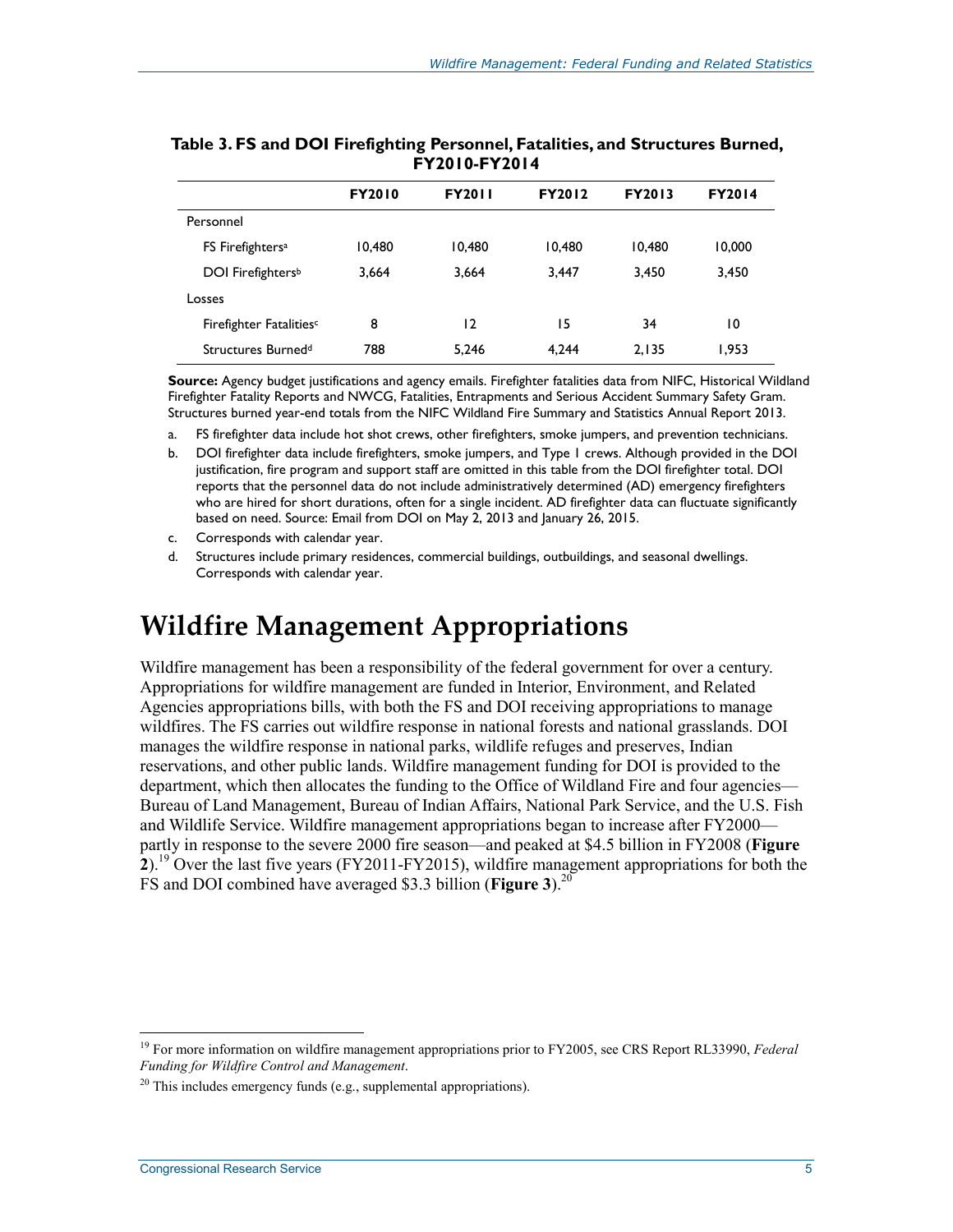

**Figure 2. Total Wildfire Management Appropriations, FY1994-FY2015**  (billions of dollars)

**Source:** CRS. Data compiled from detailed funding tables prepared by the House Committee on Appropriations for FY2005 through FY2014 and CRS Report RL33990, *Federal Funding for Wildfire Control and Management*.

**Notes:** Total wildfire management appropriations include appropriations to the Wildland Fire Management (WFM) account, the Federal Land Assistance, Management, and Enhancement Act (FLAME) account, and additional funding for wildfire.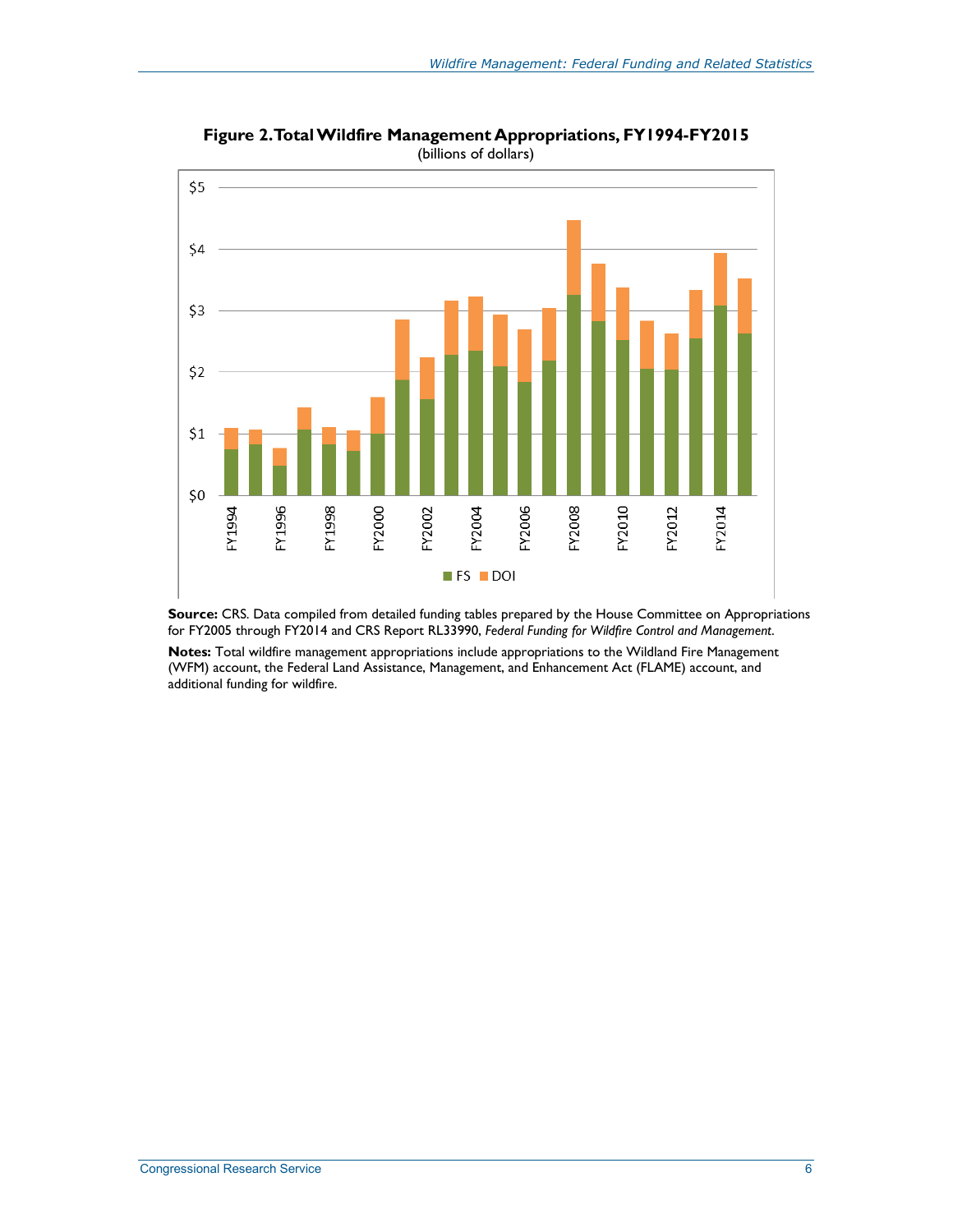

**Figure 3. Total Wildfire Management Appropriations for FY2011-FY2015**  (billions of dollars)

**Source:** CRS. Data compiled from detailed funding tables prepared by the House Committee on Appropriations.

**Notes:** Total wildfire management appropriations include appropriations to the WFM account, the FLAME account, and additional funding for wildfire. **Figure 3** includes additional funding to repay previous-year wildfire accounts for FY2013 and FY2014 for the fiscal year in which appropriated (e.g., \$395.4 million appropriated in 2013 to repay 2012 FS and DOI wildfire suppression accounts is reflected in the FY2013 column; \$628.5 million appropriated in 2014 to repay 2013 FS and DOI wildfire accounts is reflected in the FY2014 column).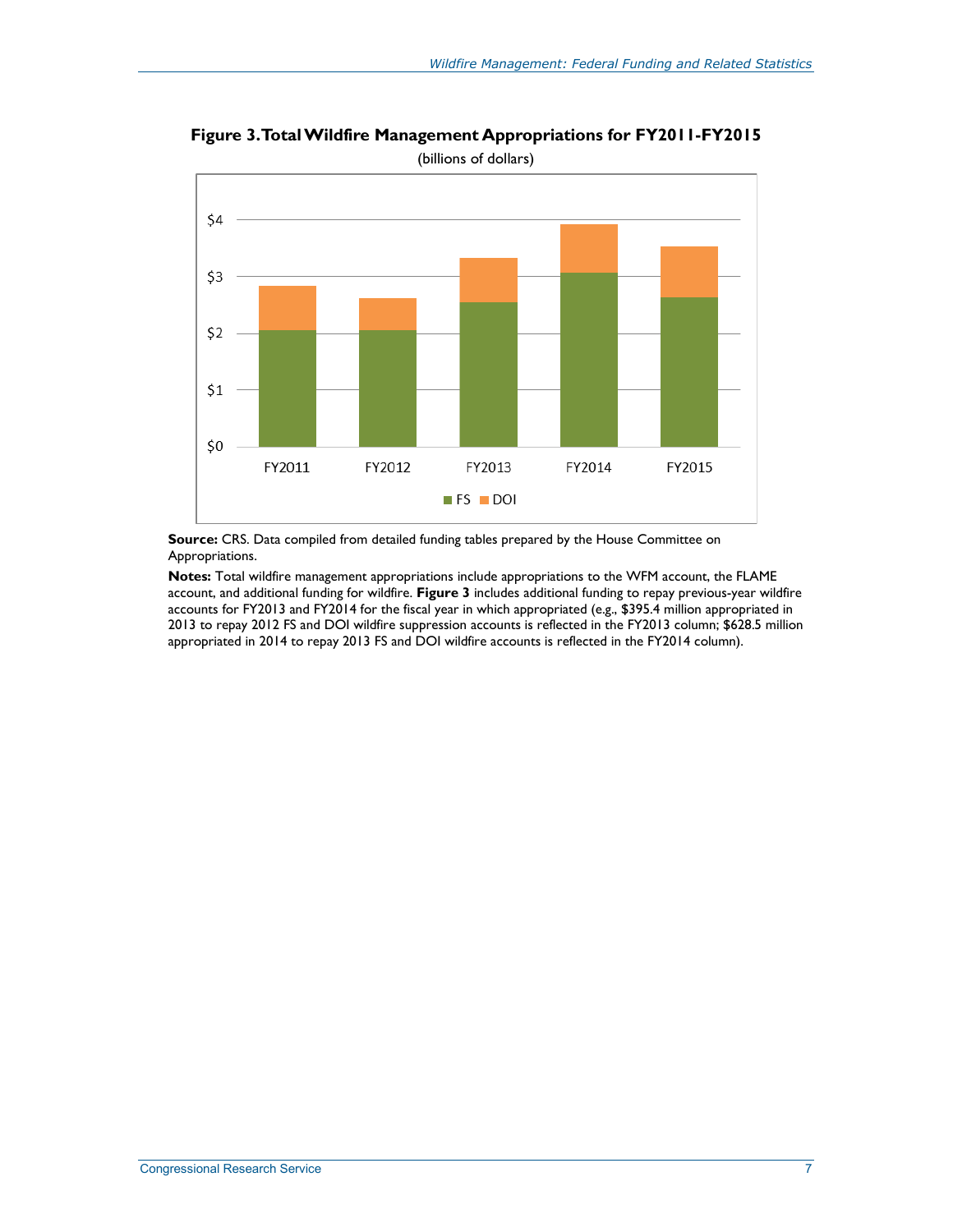

**Figure 4. Total FS Wildfire Appropriations Compared to Other FS Account Appropriations for FY2006-FY2015** 

**Source:** CRS. Data compiled from detailed funding tables prepared by the House Committee on Appropriations.

**Notes:** Total wildfire appropriations include appropriations to the WFM account, the FLAME account, and additional funding for wildfire. All other FS account appropriations include appropriations for Forest Rangeland and Research, State and Private Forestry, National Forest System, Capital Improvement and Maintenance, Land Acquisition, and Other.

#### **Forest Service (FS)Wildfire Management Appropriations**

A majority of wildfire management appropriations go to the FS. From FY2011 to FY2015, the FS received on average 76% of the total wildfire management appropriations. In addition, FS wildfire management appropriations constitute a large portion of the FS overall discretionary funding total. For example, in FY2015 FS wildfire management appropriations are approximately 52% of the total discretionary funds appropriated to the FS (**Figure 4**).

The Interior appropriations law contains two accounts for wildfire for both the FS and DOI: the Wildland Fire Management (WFM) account and Federal Land Assistance, Management, and Enhancement Act (FLAME) account. Each agency's WFM appropriation is distributed among various activities and subactivities.<sup>21</sup> Two activities—preparedness and suppression—receive the bulk of the WFM appropriations, followed by hazardous fuels. FLAME is a reserve fund for wildfire suppression that requires certain conditions to be met in order to transfer funding from

<sup>&</sup>lt;sup>21</sup> Appropriations laws typically identify the appropriation for some purpose in general form. The supporting documentation accompanying appropriations bills, primarily conference reports, typically identify appropriations for activities specific to that purpose. Hereinafter, these purposes and activities below the WFM account level are referred to as "activities" for both the FS and DOI.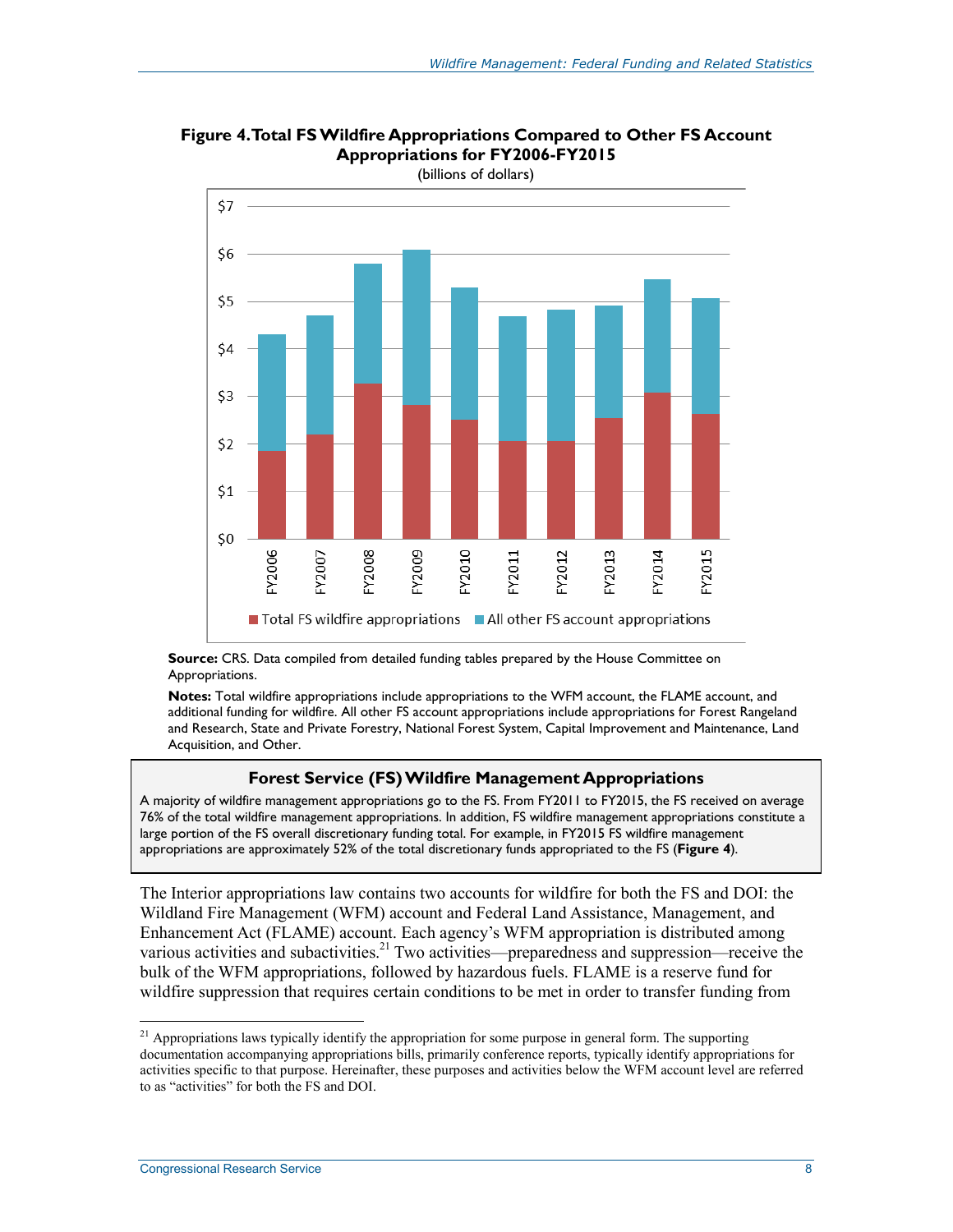FLAME to the WFM account. DOI reports that the FLAME fund is used for "the most severe, complex, and threatening fires, and to serve as a contingency reserve."22 **Table 4** contains annual total wildfire management appropriations from FY2006 to FY2015. Both the WFM account and the FLAME account are explained in more detail in the following sections of this report, as is additional funding.<sup>23</sup>

#### **Preparedness**

Appropriations for preparedness are used to support efforts that assist with fire prevention and detection, equipment, training, and baseline personnel. The FS uses preparedness funds to establish and maintain Web-based decision support tools, manage aviation assets, and offer predictive service analysis, among other things. DOI uses preparedness funds to protect people and property from wildfire with the use of fire management plans, cooperative agreements, infrastructure support, and more.

For the last five years, the preparedness activity for both the FS and DOI has received the largest or second-largest share of total WFM account appropriations. There was an increase of close to 50% in FS preparedness funding from FY2011 (\$673.7 million) to FY2012 (\$1,004.4 million). This was mostly due to a restructuring of the preparedness and suppression activities, which included shifting aviation charges and other charges to the preparedness activity. The funding level for the DOI preparedness activity saw minor fluctuations from FY2011 through FY2014 but increased 10% with the FY2015 appropriation (\$319.0 million).

<sup>22</sup> U.S. Department of the Interior, *Budget Justifications and Performance Information Fiscal Year 2015 Wildland Fire Management*.

<sup>&</sup>lt;sup>23</sup> Additional funding is any funding provided for wildfire management outside of the normal appropriations process.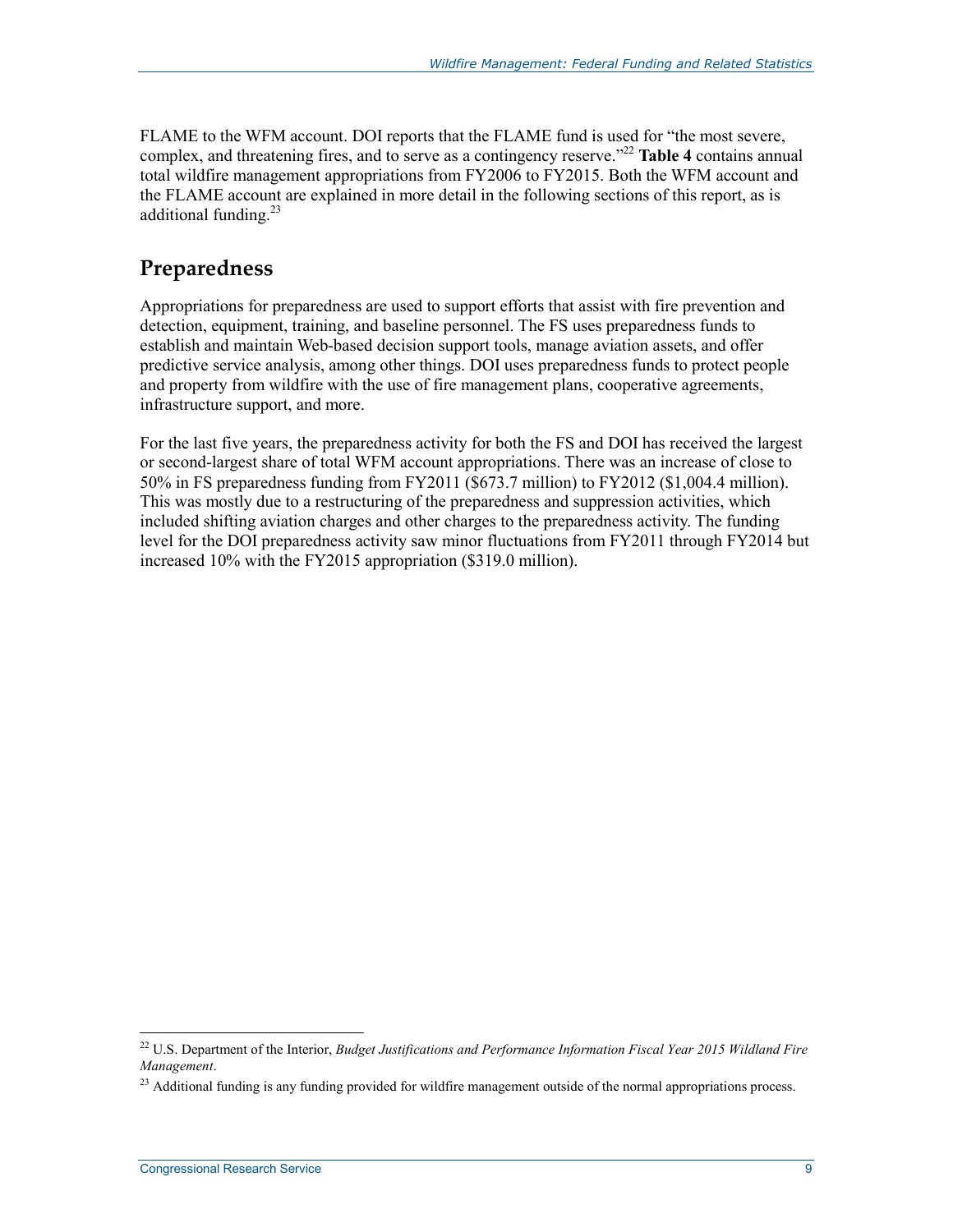|                                      |               |               |               | (millions of dollars) |         |               |         |         |         |               |
|--------------------------------------|---------------|---------------|---------------|-----------------------|---------|---------------|---------|---------|---------|---------------|
| Agency/<br><b>Account/Activity</b>   | <b>FY2006</b> | <b>FY2007</b> | <b>FY2008</b> | FY2009                | FY2010  | <b>FY2011</b> | FY2012  | FY2013a |         | FY2014 FY2015 |
| <b>Forest Service</b>                |               |               |               |                       |         |               |         |         |         |               |
| <b>WFM Accountb</b>                  | 1,746.1       | 1,823.6       | 1,943.5       | 2,131.6               | 2,178.7 | 2,168.0       | 1,734.9 | 1,868.9 | 2,162.3 | 2,333.3       |
| Preparedness                         | 660.7         | 665.4         | 665.8         | 675.0                 | 675.0   | 673.7         | 1,004.4 | 948.7   | 1,057.6 | 1,145.8       |
| Suppression                          | 690.2         | 741.5         | 845.6         | 993.9                 | 997.5   | 995.5         | 538.2   | 509.8   | 680.5   | 708.0         |
| <b>Hazardous Fuels</b>               | 280.1         | 301.3         | 310.1         | 328.1                 | 350.3   | 349.6         | 317.1   | 301.1   | 306.5   | 361.7         |
| Rehabilitation <sup>c</sup>          | 6.1           | $6.2$         | 10.8          | 11.5                  | 11.6    | 11.5          |         |         |         |               |
| <b>FLAME Account</b>                 |               |               |               |                       | 413.0   | 290.4         | 315.4   | 299.0   | 315.0   | 303.1         |
| <b>Additional Appropriations</b>     | 100.0         | 370.0         | 1,326.0       | 700.0                 |         |               |         | 379.9   | 600.0   |               |
| Rescission                           |               |               |               |                       |         | $-400.0$      |         |         |         |               |
| Use of Prior Year Funds              |               |               |               |                       | $-75.0$ |               |         |         |         |               |
| FS Total                             | 1,846.1       | 2,193.6       | 3,269.5       | 2,831.6               | 2,516.7 | 2,058.5       | 2,050.2 | 2,547.6 | 3,077.3 | 2,636.4       |
| Department of the Interior           |               |               |               |                       |         |               |         |         |         |               |
| <b>WFM Account</b>                   | 755.3         | 758.4         | 808.1         | 859.5                 | 919.9   | 918.1         | 755.2   | 687.5   | 741.0   | 804.8         |
| Preparedness                         | 268.8         | 274.9         | 276.5         | 281.8                 | 290.5   | 290.5         | 276.5   | 264.8   | 281.9   | 319.0         |
| Suppression                          | 230.7         | 249.2         | 289.8         | 335.2                 | 383.8   | 399.0         | 270.5   | 261.2   | 285.9   | 291.7         |
| <b>Hazardous Fuels</b><br>Reduction  | 208.1         | 199.8         | 199.6         | 203.1                 | 206.2   | 183.3         | 183.0   | 137.7   | 145.0   | 164.0         |
| <b>Burned Area</b><br>Rehabilitation | 24.1          | 22.8          | 24.2          | 20.3                  | 20.3    | 33.2          | 13.0    | 12.3    | 16.0    | 18.0          |
| <b>FLAME Account</b>                 |               |               |               |                       | 61.0    | 60.9          | 91.9    | 91.7    | 92.0    | 92.0          |
| <b>Additional Appropriations</b>     | 100.0         | 95.0          | 384.0         | 65.0                  |         |               |         | 23.0    | 36.0    |               |
| Rescission                           |               |               |               |                       |         | $-200.0$      | $-82.0$ | $-7.5$  | $-7.5$  |               |

#### **Table 4. Total Wildfire Enacted Appropriations, FY2006-FY2015**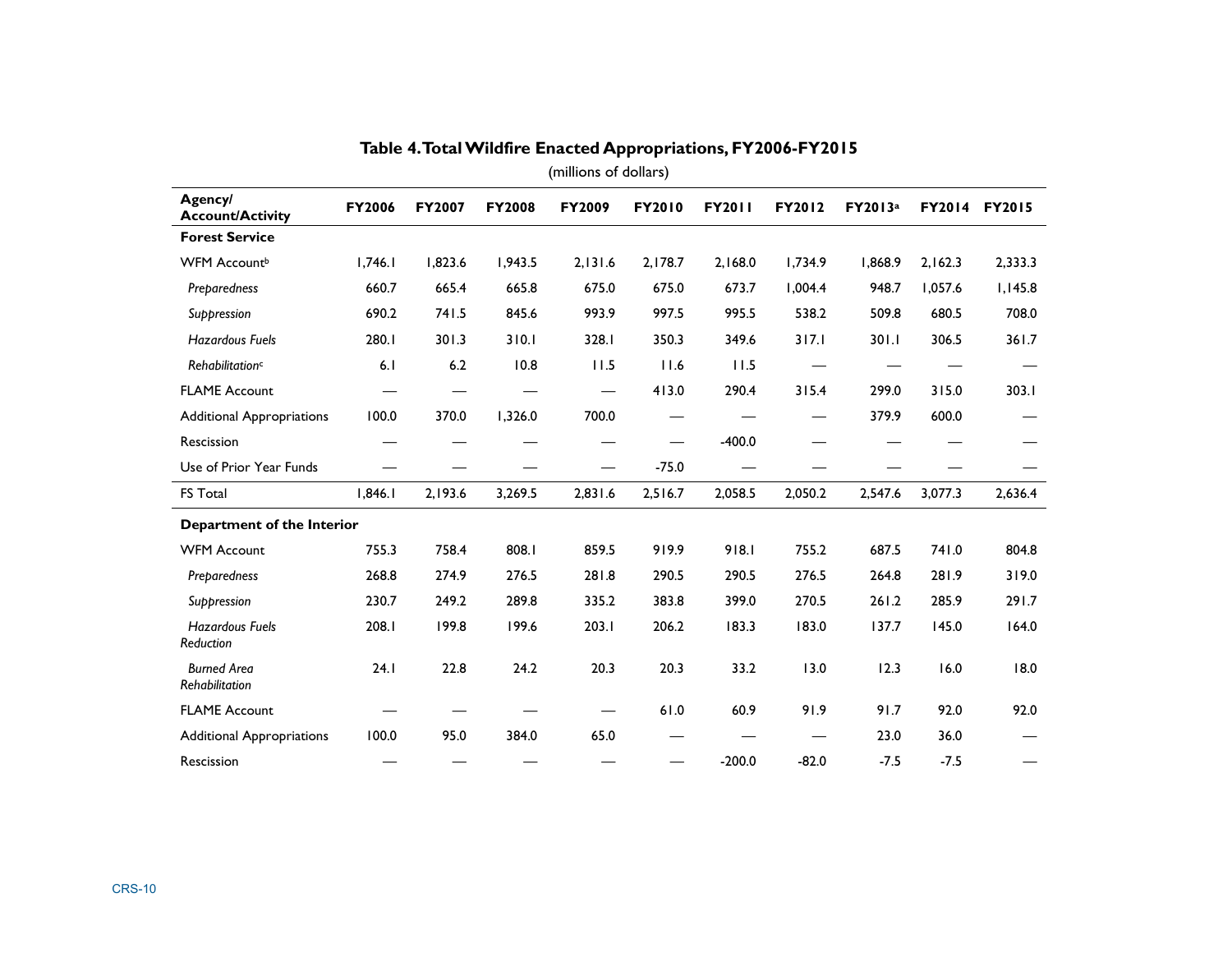| <b>Agency/</b><br><b>Account/Activity</b>        | <b>FY2006</b> | <b>FY2007</b> | <b>FY2008</b> | <b>FY2009</b> | <b>FY2010</b> | <b>FY2011</b> | <b>FY2012</b> | FY2013a | <b>FY2014</b> | <b>FY2015</b> |
|--------------------------------------------------|---------------|---------------|---------------|---------------|---------------|---------------|---------------|---------|---------------|---------------|
| Use of emergency<br>suppression funds            |               |               |               |               |               |               | $-189.6$      |         |               |               |
| Use of Prior Year Funds                          |               |               |               |               | $-125.0$      |               |               |         |               |               |
| <b>DOI Total</b>                                 | 855.3         | 853.4         | 1,192.1       | 924.5         | 855.9         | 778.9         | 575.4         | 794.7   | 861.5         | 896.8         |
| Total (FS & DOI)                                 |               |               |               |               |               |               |               |         |               |               |
| Total, WFM Account                               | 2,505.7       | 2,596.1.0     | 2,751.5       | 2,991.1       | 3,086.1       | 2,886.1       | 2,490.0       | 2,556.4 | 2.903.3       | 3,138.1       |
| Total, FLAME Account                             |               |               |               |               | 474.0         | 351.3         | 407.2         | 390.6   | 407.0         | 395.1         |
| Total, Additional<br>Appropriations <sup>d</sup> | 200.0         | 465.0         | 1.710.0       | 765.0         |               |               |               | 402.9   | 628.5         |               |
| Totale                                           | 2.705.7       | 3,061.1       | 4.470.3       | 3.762.9       | 3.379.6       | 2.844.3       | 2.638.5       | 3.342.4 | 3.938.8       | 3,533.1       |

Source: Information in this table is derived from detailed funding tables prepared by the House Committee on Appropriations and agency FY2015 budget justifications.

**Notes:** Figures generally reflect supplemental appropriations and rescissions, but do not reflect scorekeeping adjustments. Total equates to the summation of the WFM account, the FLAME account, additional appropriations, rescissions, and use of prior year funds. Wildfire appropriations for DOI used to go directly to BLM, but since 2009 appropriations have gone to DOI to be allocated among the agencies.

- a. FY2013 reflects post-sequester appropriations.
- b. Does not include state fire assistance or volunteer fire assistance funding under the FS State and Private Forestry (SPF) account for those years when appropriations were provided under the SPF account. Prior to FY2014, appropriations for state fire assistance and volunteer fire were provided to both the SPF account and the WFM account. In 2014, appropriations for state fire assistance and volunteer fire assistance for the SPF account were shifted to state fire assistance and volunteer fire assistance for the WFM account. For both the FS and DOI, activity values provided in this table for the WFM account when combined will not equate to the total WFM account value because there are other activities not included in the table.
- c. There is no specific appropriation for this activity after FY2011. The FS proposed to terminate this line item in FY2012, shifting the responsibilities for this subactivity to the National Forest System account, specifically the Integrated Resource Restoration budget line item.
- d. Total additional appropriations do not include rescissions, use of emergency suppression funds, or use of prior year funds.
- e. Total reflects final wildfire appropriation to FS and DOI for WFM, FLAME, and additional appropriations as well as any rescissions, use of emergency funds, or use of prior year funds.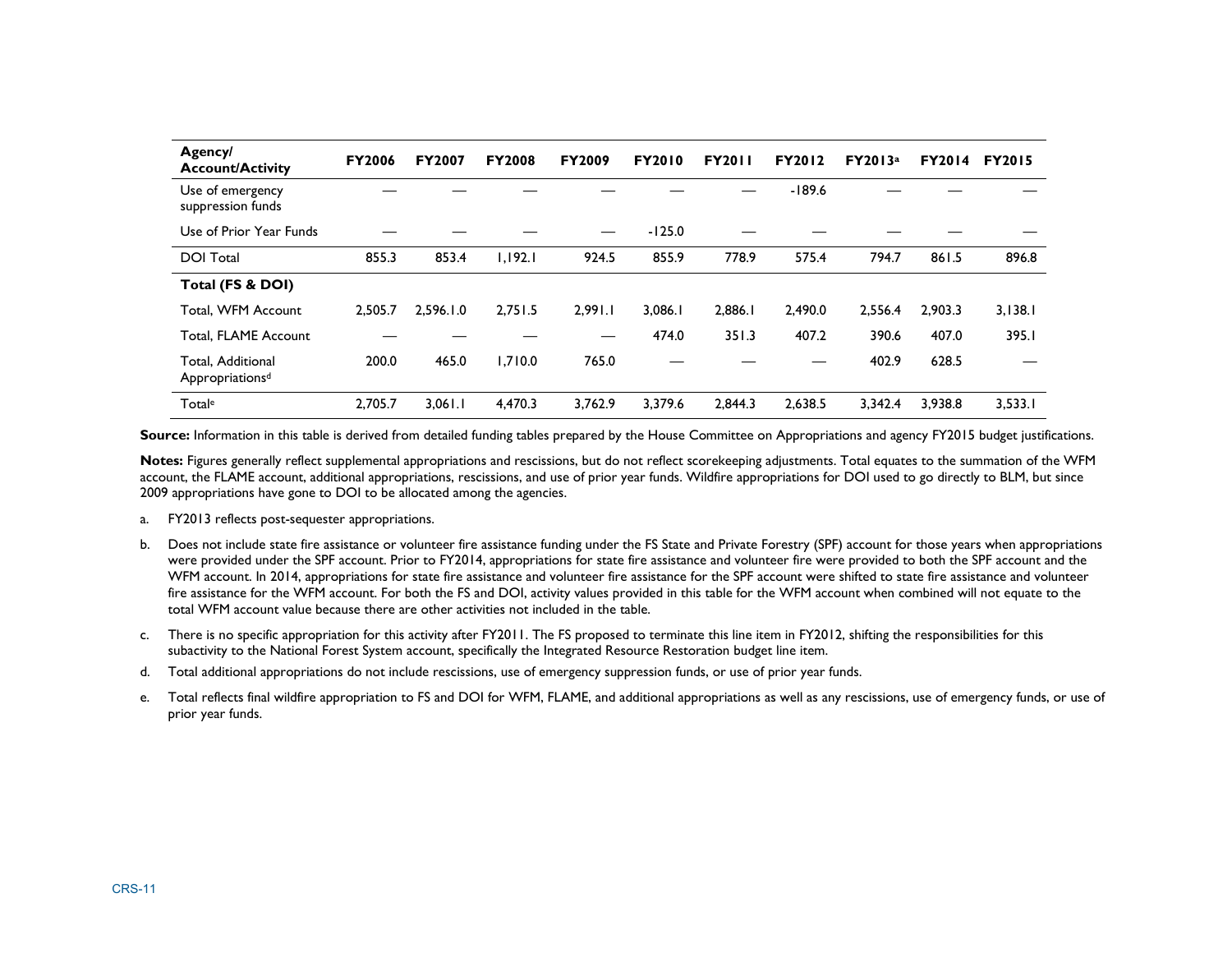#### **Suppression**

Funds for suppression typically are provided through two accounts in annual Interior appropriation laws: the WFM account and the FLAME account. In addition, other appropriation laws, such as supplemental laws, sometimes provide additional suppression funds for these accounts. This section of the report focuses on appropriations to the suppression activity under the WFM account. FLAME and additional suppression appropriations are discussed in the FLAME section and the additional funding section.

WFM suppression appropriations are used primarily for wildfire response. The FS reports that funding from this subaccount is used to "efficiently suppress wildland fires on or threatening National Forest System lands and other Federal and non-Federal lands under fire protection agreements."<sup>24</sup> Some items covered by the FS suppression subaccount are firefighter salaries, aviation asset operations, incident support function, and suppression resources for DOI incidents on a reciprocal non-reimbursement basis. The FS suppression subaccount also covers personnel and resources for the Burned Area Emergency Response (BAER) program.<sup>25</sup> DOI reports that wildfire response activities range from "intensive suppression when wildfires on public lands threaten communities, high value resources, or critical ecosystems, to monitoring wildfires in areas where burning accomplishes resource benefits or where it is too dangerous to place firefighters."26 Items covered by the DOI suppression subaccount include select personnel expenses above what is covered by the preparedness subaccount, temporary emergency firefighters, and aircraft flight operations and support. Both the FS and DOI typically request suppression funds based on the 10-year suppression average. The 10-year suppression average is more fully explored in the "Related Issues" section.

The suppression subaccount received the greatest level of funding compared to all other WFM activities for the FS from FY2006 to FY2011 and for DOI from FY2008 to FY2011. However, from FY2012 to FY2015, appropriations provided for the FS suppression activity were second to the appropriations provided for the preparedness activity due to budget restructuring that occurred in  $\overline{FY2012}$ .<sup>27</sup> From FY2012 through FY2014, appropriations provided for the DOI suppression activity and the DOI preparedness activity were roughly equivalent, within \$5 million of each other. However, the FY2015 appropriation for DOI suppression activity is \$27 million below the FY2015 preparedness activity.

#### **Hazardous Fuels**

The Forest Service's hazardous fuels appropriation and DOI's hazardous fuels reduction appropriation are used to decrease fuel loads, or alter the arrangement of fuel loads, on federal lands to make fires less intense and more controllable. Appropriations for this subaccount are

<sup>1</sup> 24 U.S. Forest Service, *Fiscal Year 2014 Budget Justification*, April 2013.

 $25$  The objective of the BAER program is to determine the need for and to prescribe and implement emergency treatments on federal lands to minimize threats to life or property resulting from the effects of a fire or to stabilize and prevent unacceptable degradation to natural and cultural resources.

<sup>26</sup> U.S. Department of the Interior, *Budget Justifications and Performance Information Fiscal Year 2015 Wildland Fire Management*.

 $^{27}$  A similar budget restructuring did not occur for DOI.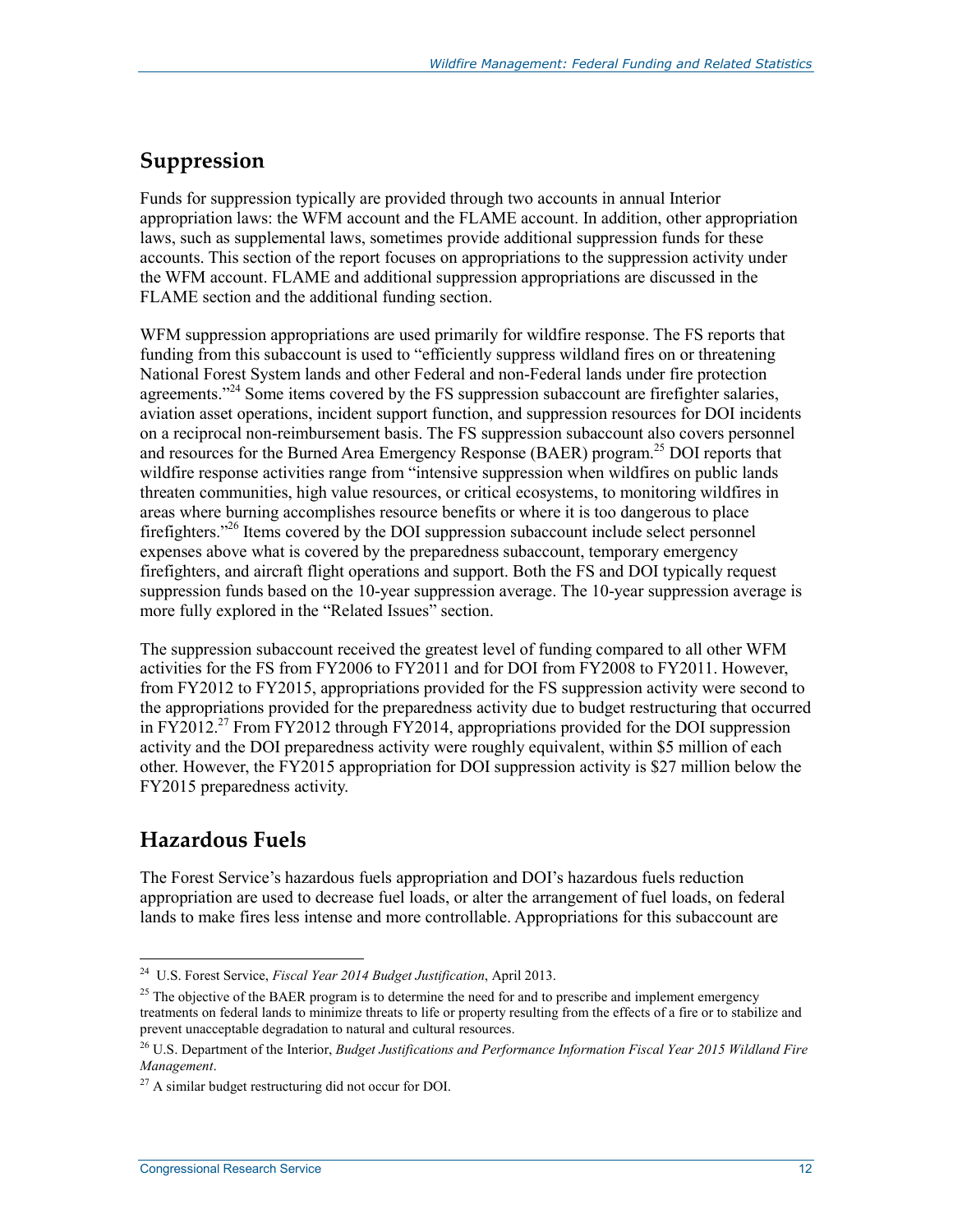used for fuel reduction on federal lands and to treat high-priority areas in the wildland-urban interface (WUI).<sup>28</sup> The FS reports that this activity aims to "protect communities (and associated lives, property, and public infrastructure) and important assets which are at the highest risk from damaging wildfire, provide an environment where wildland fire can be managed more safely and effectively, and create healthy landscapes that help maintain our Nation's wealth and provide places for the American public to visit and enjoy nature."29 Additionally, DOI reports that the hazardous fuel reduction program "removes or modifies vegetation to restore and maintain healthy, diverse ecosystems; reduces wildfire risks to communities and their values; reduces the risk of severe and potentially dangerous wildfire behavior; lessens post-wildfire damage; and limits the spread and proliferation of invasive species and detrimental pathogens."30 Since FY2005, the hazardous fuels subaccount has received the third-largest share of WFM appropriations for both agencies.

#### **FLAME**

Congress established a FLAME account—under the Federal Land Assistance, Management, and Enhancement Act of 2009 (Title V of Division A of the FY2010 Department of the Interior, Environment, and Related Agencies Appropriations Act, P.L. 111-88)—to cover the costs of large or complex fires, when amounts provided in the FS and DOI WFM accounts for suppression and emergency response are exhausted. Both the Secretary of Agriculture and the Secretary of the Interior may transfer funds from their respective FLAME account into the respective WFM account, for suppression activities, upon a secretarial declaration. The declaration may be issued if the fire covers at least 300 acres or threatens lives, property, or resources, among other criteria. The conferees of the FY2010 Interior appropriations bill stated their intent that the funding in the FLAME account, together with appropriations to the WFM account, should fully fund anticipated wildfire suppression needs and prevent future borrowing of funds from non-fire programs.<sup>31</sup> DOI reports that 179 wildfires were eligible for FLAME funding in FY2013 (24 on DOI land and 155 on FS land).<sup>32</sup> The FS reports that the Secretary of Agriculture signed two declarations in FY2013. The first declaration was specifically for 31 wildfires, while the second declaration did not request funds for specific wildfires; rather, it requested "the remainder of available funds due to the exhaustion of funds within the suppression account."33 **Table 5** contains FLAME account funds for FY2006 to FY2015.

<sup>28</sup> For more information on WUI, see CRS Report RS21880, *Wildfire Protection in the Wildland-Urban Interface*.

<sup>29</sup> U.S. Forest Service, *Fiscal Year 2015 Budget Justification*, March 2014.

<sup>30</sup> U.S. Department of the Interior, *Budget Justifications and Performance Information Fiscal Year 2015 Wildland Fire Management*. In its FY2015 budget justification, DOI proposes to change the subactivity name from "Hazardous Fuels Reduction" to "Fuels Management."

<sup>31</sup> H.Rept. 111-316.

<sup>32</sup> U.S. Department of the Interior, *Budget Justifications and Performance Information Fiscal Year 2015 Wildland Fire Management*.

<sup>33</sup> U.S. Forest Service, *Fiscal Year 2015 Budget Justification*, March 2014.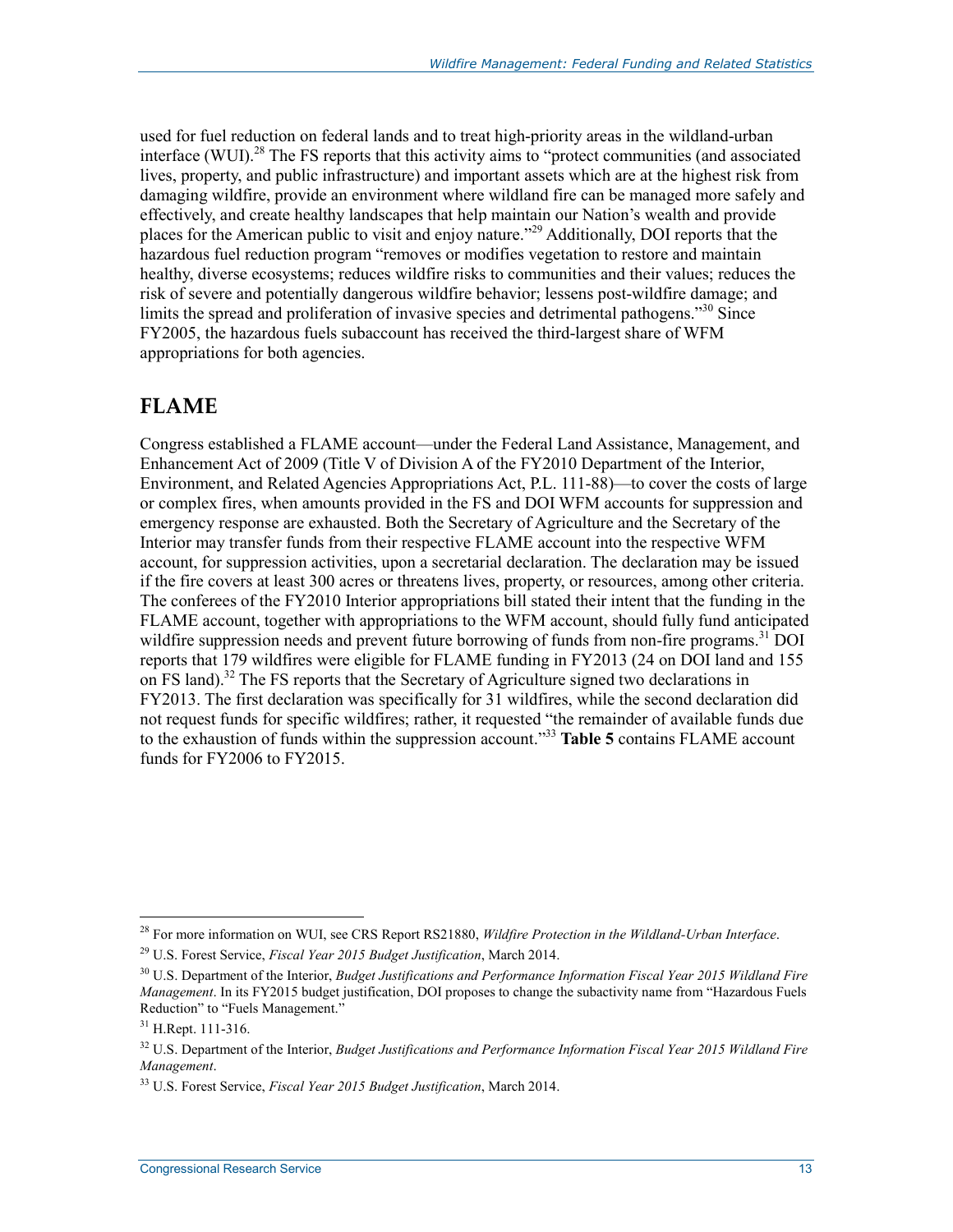| (millions of dollars)        |               |               |               |               |               |               |               |               |               |               |
|------------------------------|---------------|---------------|---------------|---------------|---------------|---------------|---------------|---------------|---------------|---------------|
|                              | <b>FY2006</b> | <b>FY2007</b> | <b>FY2008</b> | <b>FY2009</b> | <b>FY2010</b> | <b>FY2011</b> | <b>FY2012</b> | <b>FY2013</b> | <b>FY2014</b> | <b>FY2015</b> |
| <b>FS</b>                    | 100.0         | 370.0         | 1,326.0       | 700.0         | 413.0         | 290.4         | 315.4         | 678.9         | 915.0         | 303.1         |
| Additional<br>appropriations | 100.0         | 370.0         | 1,326.0       | 700.0         |               |               |               | 379.9         | 600.0         |               |
| <b>FLAME</b>                 |               |               |               | —             | 413.0         | 290.4         | 315.4         | 299.0         | 315.0         | 303.6         |
| <b>DOI</b>                   | 100.0         | 95.0          | 384.0         | 65.0          | 61.0          | 60.9          | 91.9          | 107.2         | 120.5         | 92.0          |
| Additional<br>appropriations | 100.0         | 95.0          | 384.0         | 65.0          |               |               |               | 15.5          | 28.5          |               |
| <b>FLAME</b>                 |               |               |               | —             | 61.0          | 60.9          | 91.9          | 91.7          | 92.0          | 92.0          |
| Total                        | 200.0         | 465.0         | 1,710.0       | 765.0         | 474.0         | 351.3         | 407.3         | 786.I         | 1,035.5       | 395.I         |

#### **Table 5. Wildfire Management Additional Funds and FLAME Account, FY2006-FY2015**

Source: Annual agency budget justifications, conference agreements for select Interior appropriations laws, and detailed funding tables prepared by the House Committee on Appropriations.

**Notes**: FY2013 reflects post-sequester appropriations. CRS identified the additional appropriations in the table through an analysis of the Appropriations Committee tables accompanying the relevant appropriations bills for FY2008 to FY2015. Additional appropriations identified in the table were typically listed in the detailed committee funding tables as "supplemental, "additional," or "emergency." Some of the additional appropriations over the last seven years were formally designated so as to not be subject to certain statutory or procedural budget enforcement, as "emergency requirements" or for other purposes. For further information on emergency designations, see CRS Report R41564, *Emergency Designation: Current Budget Rules and Procedures*.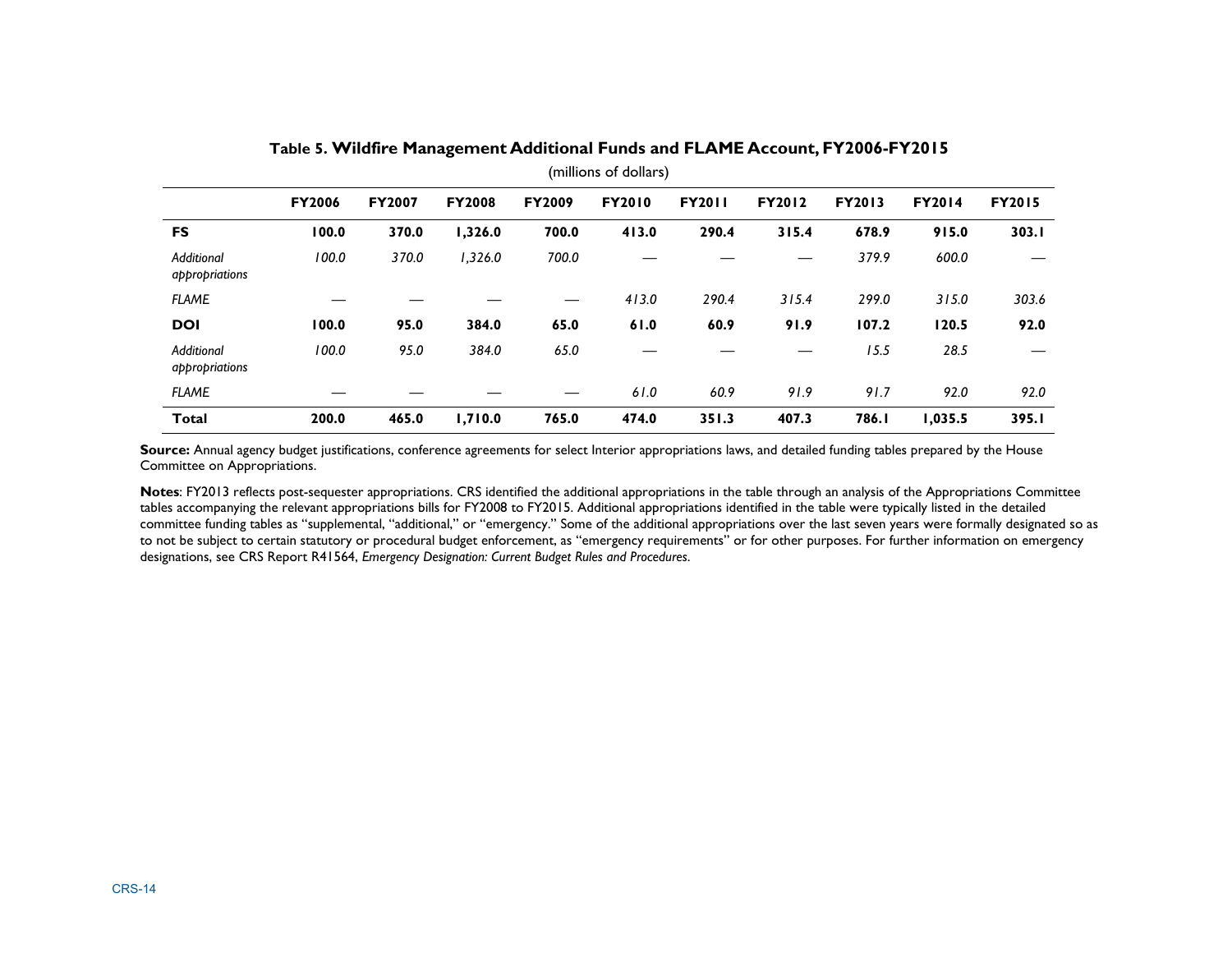#### **Supplemental Appropriations**

Additional funds for WFM are typically appropriated through legislation that supplements the annual Interior appropriations law. In general, bill or report language specifies how the additional funds are to be used (e.g., for wildfire suppression, for fire transfer reimbursement, for emergency rehabilitation). At times additional appropriations were used to repay accounts from previous years. This shifts the timescale of when funding was needed, sometimes creating record-keeping challenges. Additionally, the severity of certain fire seasons (e.g., the 2012 fire season) fell beyond most expectations for typical emergency wildfire management appropriation needs. Additional funds, when combined with FLAME funds, have at times been at the same level or higher than some of the top-funded WFM subaccounts (e.g., preparedness, suppression). A breakdown of additional funds since FY2005 is provided in **Table 5**.

## **The Administration's FY2016 Wildfire Management Request**

The Administration requested a total of \$4.2 billion for wildfire management for FY2016 (\$3.21 billion for FS and \$1.0 billion for DOI). This figure is an increase of \$681.0 million from the FY2015 enacted level of \$3.5 billion (see **Table 6**). However, much of this difference comes from a proposal to change wildfire suppression funding.

In FY2015 and again in FY2016, the Administration proposed a new funding mechanism for wildfire suppression activities, which included eliminating the FLAME reserve account. Therefore, the Administration did not request an appropriation to the FLAME reserve account either year (Congress did not adopt the FY2015 proposal). Currently, wildfire suppression is funded by appropriations that are subject to the statutory discretionary spending limits established in the Balanced Budget and Emergency Deficit Control Act of 1985.<sup>34</sup> The Administration's proposal would maintain this funding stream for most wildfire suppression operations, but it also would establish a new adjustment to the discretionary limits that could be used to fund the most extreme fires in emergency situations. In FY2016, the maximum amount of this adjustment would be \$1.5 billion; this amount would increase each fiscal year until FY2022, when it would be \$2.7 billion.<sup>35</sup> This adjustment would allow FS and DOI to request additional wildfire suppression funds—up to the maximum amount of the adjustment each fiscal year—that effectively would not be subject to the discretionary limits. The FS asserts that "fire suppression costs are skyrocketing and seriously jeopardizing [the FS's] ability to fund [the FS] natural resource mission."<sup>36</sup> The FS reports that the proposed strategy would "minimize the risk of fire transfers and provide greater stability and certainty of funding to other programs that support

<sup>&</sup>lt;sup>34</sup> P.L. 99-177, Title II, 2 U.S.C. 900-922, as amended by the Budget Control Act of 2011. More information on the proposal is available as a CRS congressional distribution memorandum upon request.

<sup>35</sup> Office of Management and Budget, *Analytical Perspectives, Budget of the United States Government, FY2016*, February 2, 2015, pp. 131-132, http://www.whitehouse.gov/omb/budget/Analytical\_Perspectives.

<sup>36</sup> U.S. Forest Service, *The U.S. Forest Service—An Overview*.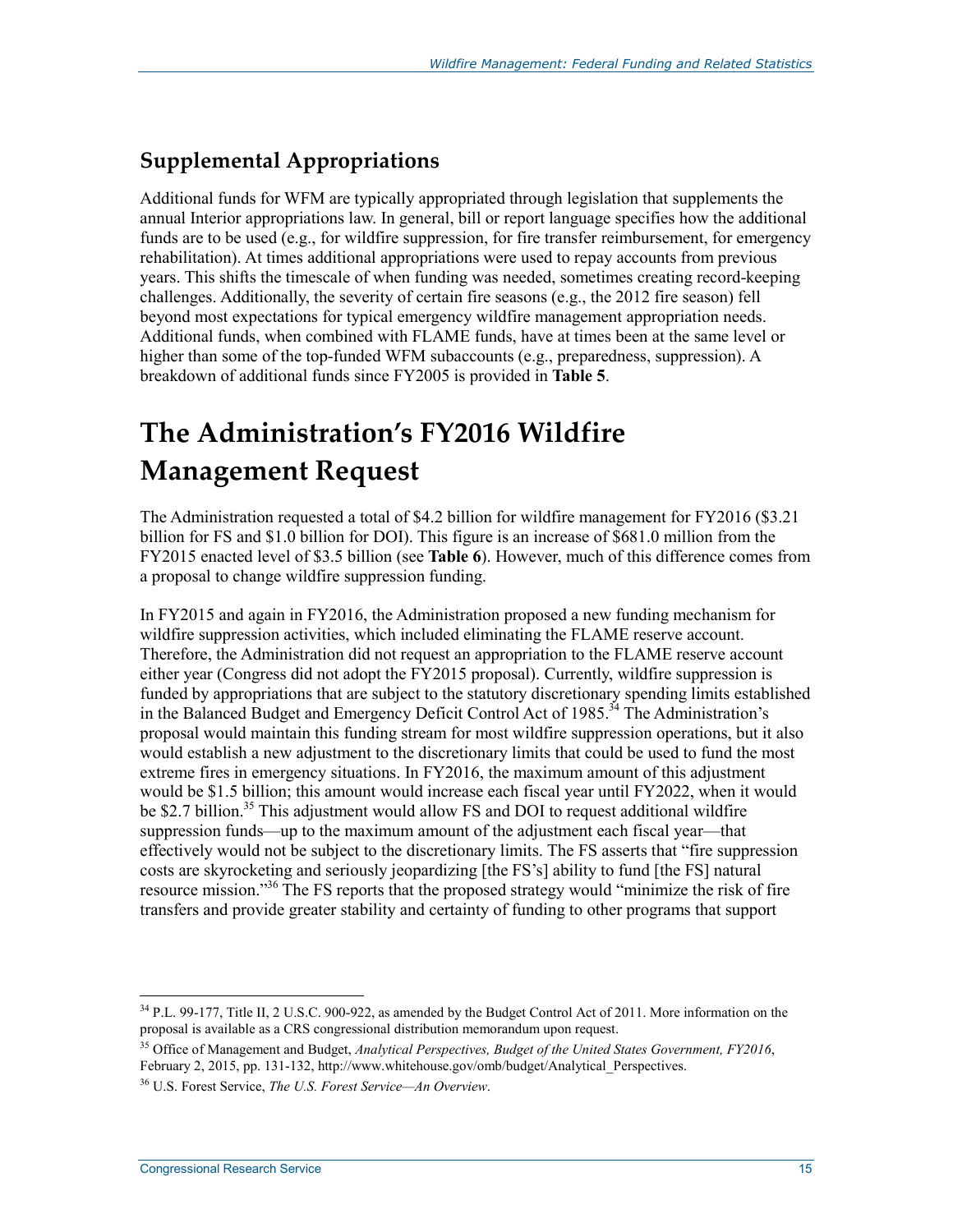critical forest and rangeland management needs."<sup>37</sup> Similar legislative proposals have been introduced in the  $114^{\text{th}}$  Congress (H.R. 167 and S. 235).

#### **Table 6. FY2015 Enacted Appropriations and FY2016 Budget Request for FS and DOI Wildfire Management**

| (millions of dollars)                      |                                |                                 |  |  |  |  |  |
|--------------------------------------------|--------------------------------|---------------------------------|--|--|--|--|--|
| <b>Agency/Account</b>                      | <b>FY2015</b><br>Appropriation | <b>FY2016</b><br><b>Request</b> |  |  |  |  |  |
| <b>Forest Service</b>                      |                                |                                 |  |  |  |  |  |
| <b>WFM</b> account                         | 2,333.3                        | 2,354.0                         |  |  |  |  |  |
| <b>FLAME</b> account                       | 303.1                          | 0                               |  |  |  |  |  |
| Wildfire Suppression Operations adjustment |                                | 854.6                           |  |  |  |  |  |
| Total, FS                                  | 2,636.4                        | 3,208.6                         |  |  |  |  |  |
| DOI                                        |                                |                                 |  |  |  |  |  |
| <b>WFM</b> account                         | 804.8                          | 805.5                           |  |  |  |  |  |
| <b>FLAME</b> account                       | 92.0                           | 0                               |  |  |  |  |  |
| Wildfire Suppression Operations adjustment |                                | 200.0                           |  |  |  |  |  |
| Total, DOI                                 | 896.8                          | 1,005.5                         |  |  |  |  |  |
| <b>FS and DOI</b>                          |                                |                                 |  |  |  |  |  |
| WFM account                                | 3,138.1                        | 3,159.5                         |  |  |  |  |  |
| <b>FLAME</b> account                       | 395.1                          | 0                               |  |  |  |  |  |
| Wildfire Suppression Operations adjustment |                                | 1,054.6                         |  |  |  |  |  |
| Total, FS and DOI                          | 3,533.1                        | 4,214.1                         |  |  |  |  |  |

**Source:** FY2015 enacted data from detailed funding tables prepared by the House Committee on Appropriations. FY2016 budget request from FS FY2016 Budget Justification, available from http://www.fs.fed.us/ about-agency/budget-performance, and DOI FY2016 Wildland Fire Management Budget Justification, available from http://www.doi.gov/budget/appropriations/2016/index.cfm.

**Notes:** The figure requested under the wildfire suppression operations adjustment would effectively not be subject to the discretionary spending limits.

### **Related Issues**

#### **Fire Transfers**

1

The FS and DOI are authorized to transfer funds from other programs and accounts to fund wildfire suppression, typically when wildfire suppression accounts have been depleted. Transfer authority is granted in the Interior, Environment, and Related Agencies annual appropriations bill, specifically in the general provisions Section 102 for DOI and in the administrative provisions for

<sup>37</sup> See p. 251 of the FS *Fiscal Year 2016 Budget Justification,* available from http://www.fs.fed.us/about-agency/ budget-performance.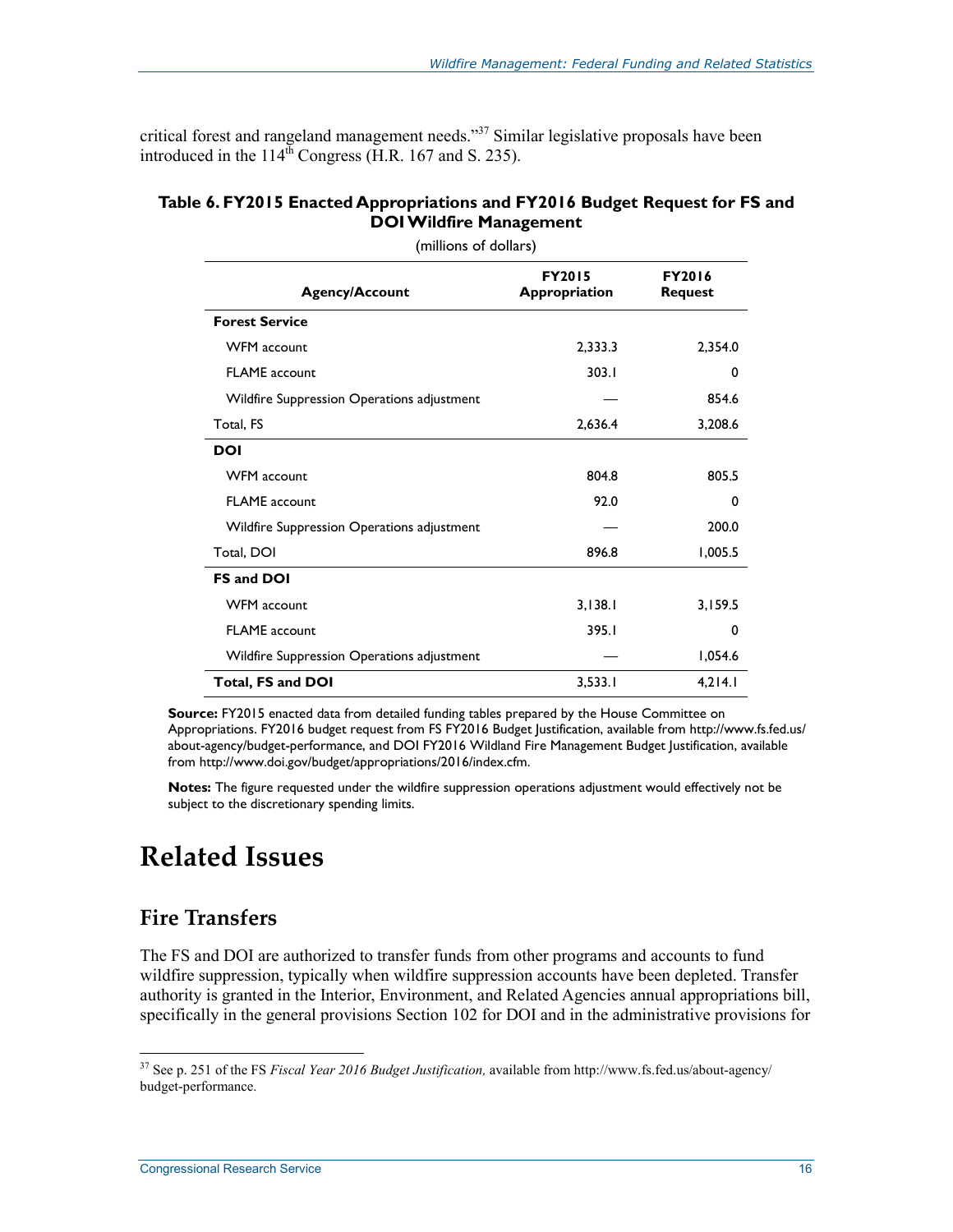the FS. The accounts from which funds were transferred have historically been reimbursed in the following fiscal year's appropriation act.

Such transfers of funds can have an impact on the ability of the agency to fulfill its other responsibilities.<sup>38</sup> Further, some surmise these fire transfers disrupt the congressional budget process.<sup>39</sup> When wildfire suppression funding is exhausted, Congress—sometimes outside of its regular budget schedule—faces a decision as to whether to reimburse the accounts from which funding was transferred. If a reimbursement decision is made after the end of the fiscal year when the transfers were made, it could create confusion about how much suppression funding is needed for the coming fiscal year during the appropriations process. Further, fire transfers may require the modification or suspension of a non-wildfire program if funding from that program is being transferred to wildfire suppression.<sup>40</sup>

#### **Wildfire Suppression Funding Estimates**

Wildfire management suppression appropriations are of considerable interest to Congress. This is partly because of the amount of funding allocated for wildfire management suppression, but also because of scrutiny about the accuracy of annual WFM suppression estimates provided to Congress. In some cases, wildfire management suppression estimates for a fiscal year provided by federal land management agencies have fallen short of what is needed. Additional funds may then have to be provided via additional appropriations, and funds may also have to be transferred from non-wildfire management suppression accounts, which may impact the performance of those activities.

For at least the last two decades, the FS and DOI have estimated annual wildfire suppression outyear costs by using a 10-year suppression average.<sup>41</sup> The FS reports the moving 10-year average calculation based on actual suppression obligations reported at the end of the fiscal year. Each end-of-year obligation is adjusted to constant dollars. Once an average is calculated, \$350 million is subtracted to account for an FY2012 budget restructure in which funding was transferred from the suppression subaccount to the preparedness subaccount.<sup>42</sup>

<sup>&</sup>lt;sup>38</sup> For example, the FS Chief stated, "Each time the agency transfers money out of accounts to pay for fire suppression there are significant and lasting impacts across the entire Forest Service. Not only do these impacts affect the ability of the Forest Service to conduct stewardship work on national forests, they also affect our partners, local governments and Tribes." U.S. Congress, Senate Committee on Energy and Natural Resources, hearing to explore ways to improve federal wildland fire management, 113<sup>th</sup> Cong., June 4, 2013.

<sup>&</sup>lt;sup>39</sup> The issue of fire transfers hindering the ability of the FS and DOI to achieve non-fire related goals is not new. For historical information on fire transfers, see CRS Report RL34772, *Proposals to Merge the Forest Service and the Bureau of Land Management: Issues and Approaches,* and U.S. General Accounting Office, *Wildfire Suppression: Funding Transfers Cause Project Cancellations and Delays, Strained Relationships, and Management Disruptions*, GAO-04-612, June 2004.

 $^{40}$  For more information on FS fire funding transfers, see the FS FY2016 Budget Justification page 400, which contains a detailed account of FS fire transfers, specifically funds withdrawn for transfer for wildfire suppression in FY2013, and funds withdrawn for wildland fire suppression and not repaid from FY2002 to FY2014. Similar information was not available in the DOI FY2016 budget justification.

<sup>&</sup>lt;sup>41</sup> Outyear is the fiscal year following the year covered in a budget.

<sup>&</sup>lt;sup>42</sup> Wildfire 10-year suppression average explanation provided by the FS in emails on April 2, 2013, and February 27, 2014.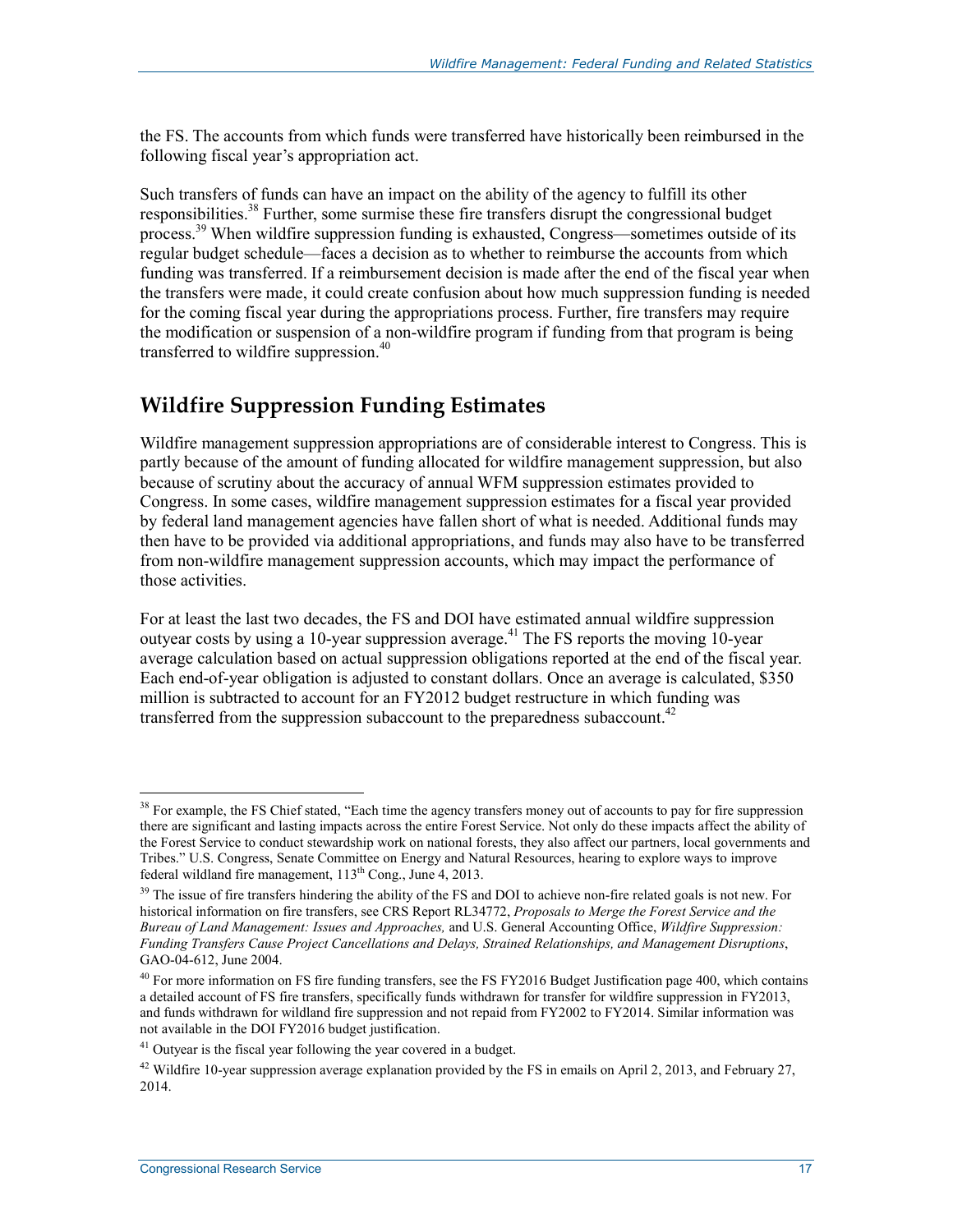FLAME requires the Secretaries of the Interior and Agriculture to submit to Congress a report at least three times throughout the year that contains estimates of anticipated wildfire suppression costs. Further, FLAME requires the FS and DOI to submit wildfire suppression cost estimates using the best available climate, weather, and other relevant data, and models and other analytical tools. This estimation is made using econometric models which include weather and climate variables.<sup>43</sup> For instance, the FS estimated with  $90\%$  confidence that wildfire suppression expenditures for FY2015 will range from \$714 million to \$1.5 billion, with a median forecast of \$1.1 billion.<sup>44</sup> DOI estimated with 90% confidence that wildfire suppression expenditures for FY2015 will range from \$247 million to \$466 million, with a median forecast of \$356 million.<sup>45</sup> Further, the September 2014 FLAME analysis indicates that from 2004 to 2013, annual observed FS wildfire suppression costs exceeded the FLAME forecasts six times, while the annual observed DOI wildfire suppression costs exceeded the FLAME forecasts seven times.<sup>46</sup>

#### **Potential Wildfire Suppression Funding Alternatives**

Wildfire suppression funding estimates depend on multiple factors (e.g., weather, fuel load, nearby dwellings, access to wildfire site), and numerous reasons have been given as to why suppression estimates have at times not accurately forecast the needed suppression appropriations, with estimates typically underestimating suppression spending. Wildfire suppression is complicated, and both the efficiency of resources used for wildfire suppression and the federal protocol for wildfire management have an impact on wildfire suppression funding.

Both Congress and the Administration have voiced concerns about rising wildfire suppression spending, and have explored multiple options that could limit requests for additional suppression appropriations.47 Some cost-containment options include

- using an improved formula to better estimate wildfire suppression costs (e.g., a 5year average, a weighted 10-year average),  $48$
- using regression models to better estimate WFM suppression costs and nonbiophysical policy remedies that might reduce wildfire suppression expenditures (e.g., guidelines about when it is appropriate not to aggressively suppress wildfires), $49$

<u>.</u>

<sup>43</sup> Email from the FS May 14, 2013.

<sup>44</sup> DOI. *Federal Land Assistance, Management and Enhancement (FLAME) Act Suppression Expenditures for Interior and Agriculture Agencies: FLAME September 2014 Forecasts for Fiscal Year 2015* (August 13, 2014). 45 Ibid.

<sup>46</sup> Ibid. Annual observed FS wildfire suppression costs exceeded the FLAME Act May 2014 forecast in 2005, 2006, 2008, 2011, 2012, and 2013. Annual observed DOI wildfire suppression costs exceeded the FLAME ACT May 2014 forecast in 2005, 2006, 2007, 2008, 2011, 2012, and 2013.

<sup>47</sup> U.S. Congress, Senate Committee on Energy and Natural Resources, *Wyden, Crapo Introduce Bipartisan Wildfire Funding Reform Legislation*, 113th Cong., December 19, 2013; U.S. Department of Agriculture, "Obama Administration Outlines New Strategy to Better Protect Communities, Businesses and Public and Private Lands from the Threat of Wildland Fire Ahead of 2014 Fire Season," press release, April 9, 2014.

<sup>48</sup> U.S. General Accounting Office, *Wildfire Suppression: Funding Transfers Cause Project Cancellations and Delays, Strained Relationships and Management Disruptions*, GAO-04-612, June 2004.

<sup>&</sup>lt;sup>49</sup> Karen L. Abt, Jeffrey P. Prestemon, and Krista M. Gebert, "Wildfire Suppression Cost Forecasts for the US Forest Service," *Journal of Forestry*, June 2009; Geoffrey H. Donovan, Jeffrey P. Prestemon, and Krista Gebert, "The Effect of Newspaper Coverage and Political Pressure on Wildfire Suppression Costs," *Society and Natural Resources*, vol. 24, (continued...)